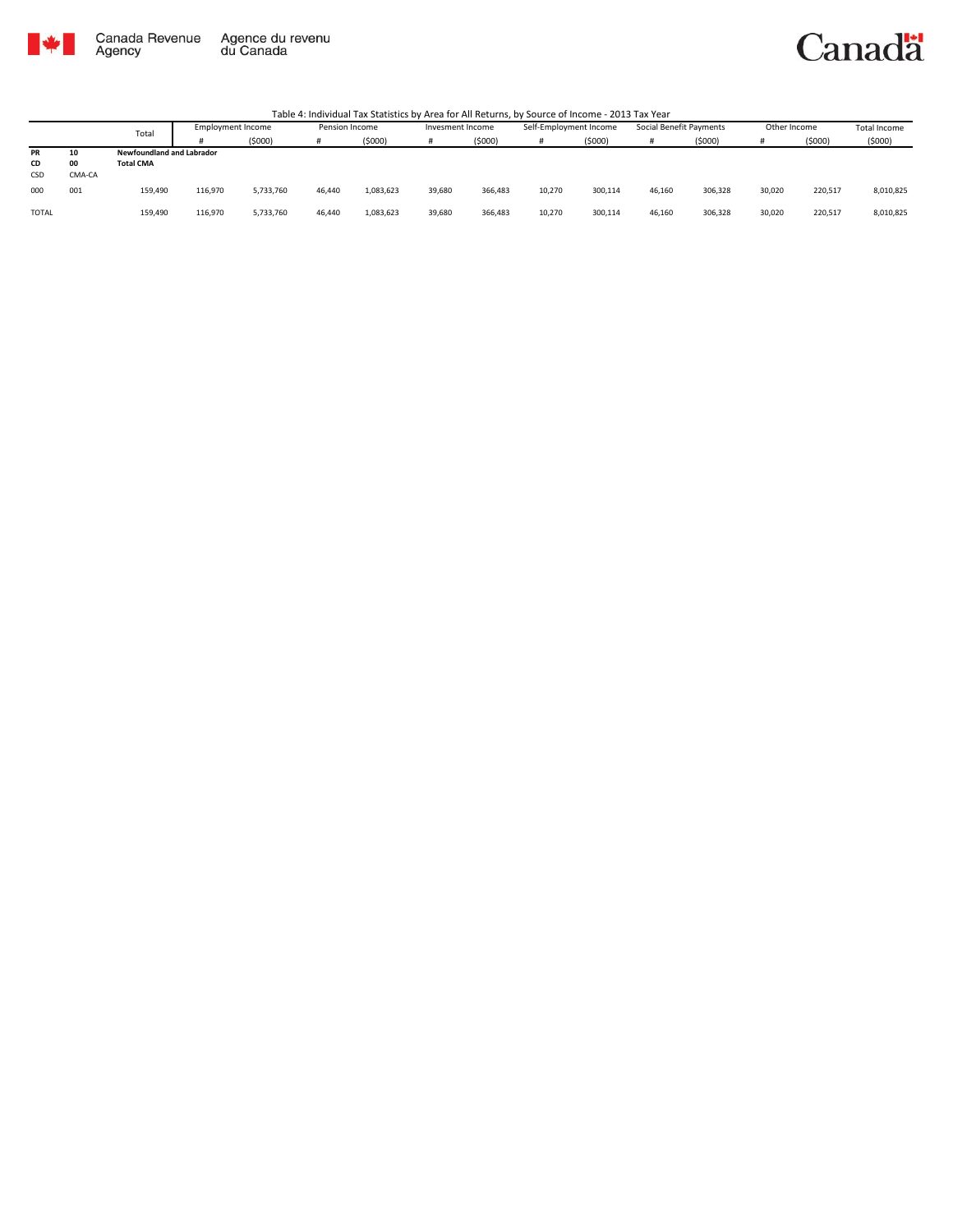

Canada Revenue<br>Agency Agence du revenu<br>du Canada Canadä

|              | Total  |                           | Employment Income |           | Pension Income |         | Invesment Income |        | Self-Employment Income |        | Social Benefit Payments |         | Other Income |        | <b>Total Income</b> |
|--------------|--------|---------------------------|-------------------|-----------|----------------|---------|------------------|--------|------------------------|--------|-------------------------|---------|--------------|--------|---------------------|
|              |        |                           |                   | (5000)    |                | (5000)  |                  | (5000) | #                      | (5000) |                         | (5000)  |              | (5000) | (5000)              |
| <b>PR</b>    | 10     | Newfoundland and Labrador |                   |           |                |         |                  |        |                        |        |                         |         |              |        |                     |
| CD           | 00     | <b>Total CA</b>           |                   |           |                |         |                  |        |                        |        |                         |         |              |        |                     |
| CSD          | CMA-CA |                           |                   |           |                |         |                  |        |                        |        |                         |         |              |        |                     |
| 000          | 005    | 9,260                     | 5,870             | 232,294   | 3,400          | 56,403  | 1,490            | 9,061  | 490                    | 12.780 | 4,830                   | 37,981  | 1,360        | 8,498  | 357,017             |
| 000          | 010    | 11,650                    | 7,630             | 291,885   | 4,470          | 92,793  | 2,420            | 19,699 | 560                    | 13,935 | 4,710                   | 33,736  | 2,010        | 13,659 | 465,707             |
| 000          | 015    | 23,120                    | 15,410            | 584,829   | 8,520          | 167,735 | 4,720            | 37,113 | 1,160                  | 22,036 | 9,630                   | 70,628  | 3,760        | 23,764 | 906,105             |
|              |        |                           |                   |           |                |         |                  |        |                        |        |                         |         |              |        |                     |
| <b>TOTAL</b> |        | 44,030                    | 28,910            | 1.109.008 | 16,400         | 316,931 | 8,630            | 65,873 | 2,200                  | 48,752 | 19,170                  | 142,344 | 7,120        | 45,920 | 1,728,828           |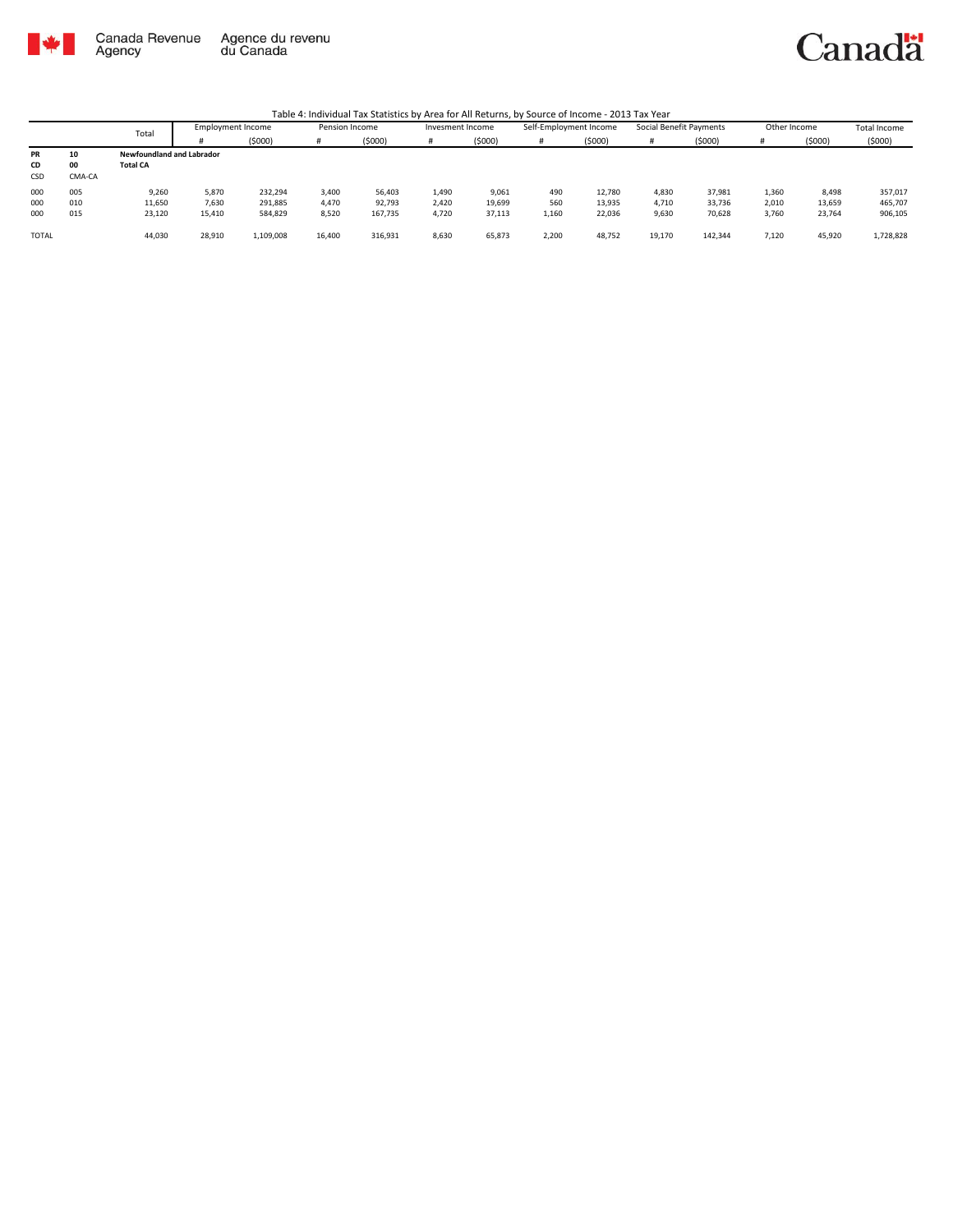

| Table 4: Individual Tax Statistics by Area for All Returns, by Source of Income - 2013 Tax Year |  |
|-------------------------------------------------------------------------------------------------|--|
|-------------------------------------------------------------------------------------------------|--|

|              |            | Total                     | <b>Employment Income</b> |                  | Pension Income |                | Invesment Income |            | Self-Employment Income |                | Social Benefit Payments |                | Other Income |            | Total Income     |
|--------------|------------|---------------------------|--------------------------|------------------|----------------|----------------|------------------|------------|------------------------|----------------|-------------------------|----------------|--------------|------------|------------------|
|              |            |                           | #                        | (5000)           | #              | (5000)         | #                | (5000)     | $\#$                   | (5000)         | $\#$                    | (5000)         | $\#$         | (5000)     | (5000)           |
| PR           | 10         | Newfoundland and Labrador |                          |                  |                |                |                  |            |                        |                |                         |                |              |            |                  |
| CD           | 01         | Division No. 1            |                          |                  |                |                |                  |            |                        |                |                         |                |              |            |                  |
| CSD          | CMA-CA     |                           |                          |                  |                |                |                  |            |                        |                |                         |                |              |            |                  |
| 113          | 997        | 740                       | 440                      | 15,230           | 330            | 4,611          | 120              | 39         | 70                     | 2,360          | 450                     | 4,135          | 90           | 425        | 26,801           |
| 120          | 999        | 80                        | 40                       | 1,926            | 50             | 501            | 30               | 425        | 20                     | 493            | 60                      | 611            | 20           | 26         | 3,981            |
| 124          | 996        | 1,300                     | 860                      | 33,277           | 490            | 8,051          | 210              | 1,888      | 120                    | 1,976          | 670                     | 6,173          | 210          | 1,153      | 52,517           |
| 126          | 997        | 450                       | 270                      | 10,921           | 180            | 2,994          | 80               | 206        | 60                     | 1,051          | 260                     | 2,643          | 80           | 549        | 18,363           |
| 131          | 997        | 310                       | 180                      | 7,464            | 140            | 1,985          | 60               | 546        | 40                     | 977            | 190                     | 1,786          | 50           | 317        | 13,076           |
| 136          | 999        | 280                       | 140                      | 4,122            | 130            | 1,422          | 50               | 876        | 60                     | 2,186          | 180                     | 1,966          | 50           | 204        | 10,776           |
| 140          | 999        | 50                        | 30                       | 1,609            | 30             | 476            | 10               | 121        |                        |                | 30                      | 285            |              |            | 2,674            |
| 144          | 999        | 60                        | 30                       | 884              | 40             | 370            | 10               | 146        |                        |                | 30                      | 330            |              |            | 1,854            |
| 149          | 997        | 480                       | 300                      | 10,829           | 190            | 2,997          | 90               | 1,333      | 70                     | 1,120          | 270                     | 2,788          | 70           | 444        | 19,510           |
| 155          | 996        | 460                       | 280                      | 11,254           | 210            | 3,545          | 100              | 603        | 50                     | 1,446          | 230                     | 1,809          | 70           | 401        | 19,058           |
| 169          | 997        | 310                       | 190                      | 8,237            | 140            | 1,656          | 40               | 66         | 20                     | 403            | 210                     | 1,809          | 40           | 238        | 12,409           |
| 174          | 997        | 210                       | 130                      | 4,467<br>8,279   | 100            | 1,217          | 40               | 31         | 10                     | 200            | 130                     | 1,148          | 20           | 118        | 7,182            |
| 178<br>181   | 997<br>997 | 360<br>200                | 220<br>110               | 3,919            | 180<br>90      | 2,400<br>1,186 | 50<br>20         | 66<br>17   | 20<br>10               | 224<br>72      | 240<br>130              | 2,032<br>948   | 40<br>20     | 239<br>76  | 13,240<br>6,219  |
| 186          | 997        | 150                       | 80                       | 2,588            | 50             | 733            | 10               | 45         | 40                     | 873            | 100                     | 1,083          | 20           | 84         | 5,405            |
| 192          | 996        | 100                       | 60                       | 1,228            | 50             | 743            | 10               | 29         | 20                     | 489            | 70                      | 629            | 10           | 19         | 3,137            |
| 197          | 997        | 380                       | 230                      | 9,273            | 170            | 2,898          | 60               | 1,011      | 30                     | 1,001          | 210                     | 1,754          | 50           | 298        | 16,236           |
| 203          | 997        | 390                       | 220                      | 8,121            | 190            | 3,157          | 60               | 1,043      | 30                     | 944            | 220                     | 1,849          | 60           | 334        | 15,447           |
| 207          | 997        | 140                       | 70                       | 3,168            | 80             | 1,419          | 20               | 49         |                        |                | 70                      | 612            | 30           | 163        | 5,411            |
| 214          | 999        | 100                       | 60                       | 2,692            | 30             | 502            | 20               | 193        | 10                     | 177            | 40                      | 348            | 20           | 195        | 4,106            |
| 219          | 997        | 220                       | 110                      | 4,228            | 80             | 922            | 20               | 83         | 70                     | 1,448          | 170                     | 2,012          | 20           | 112        | 8,805            |
| 225          | 999        | 110                       | 60                       | 2,636            | 40             | 634            | 10               | 59         | 30                     | 600            | 80                      | 863            | 10           | 63         | 4,854            |
| 228          | 997        | 270                       | 140                      | 4,781            | 90             | 912            | 30               | 250        | 70                     | 716            | 200                     | 2,389          | 40           | 93         | 9,142            |
| 234          | 997        | 250                       | 170                      | 7,255            | 100            | 1,450          | 20               | 5          | 20                     | 199            | 120                     | 1,011          | 40           | 166        | 10,087           |
| 240          | 997        | 4,740                     | 3,010                    | 128,824          | 1,940          | 31,145         | 780              | 2,651      | 310                    | 5,220          | 2,350                   | 18,400         | 720          | 4,522      | 190,763          |
| 254          | 997        | 240                       | 150                      | 4,877            | 80             | 1,021          | 20               | 14         | 30                     | 516            | 150                     | 1,366          | 20           | 191        | 7,985            |
| 259          | 997        | 590                       | 300                      | 11,998           | 310            | 4,279          | 130              | 443        | 70                     | 1,048          | 350                     | 3,042          | 90           | 518        | 21,328           |
| 267          | 997        | 370                       | 200                      | 11,330           | 130            | 1,712          | 60               | 268        | 70                     | 1,067          | 240                     | 2,714          | 50           | 343        | 17,434           |
| 270          | 997        | 270                       | 200                      | 12,495           | 100            | 1,550          | 70               | 144        | 20                     | 344            | 110                     | 722            | 40           | 473        | 15,728<br>8,606  |
| 274<br>277   | 999<br>998 | 200<br>340                | 130<br>200               | 6,371<br>10,877  | 90<br>140      | 1,262<br>2,539 | 40<br>70         | 133<br>424 | 20                     | 159            | 100<br>150              | 641<br>1,058   | 40<br>50     | 199<br>135 | 15,191           |
| 281          | 997        | 270                       | 140                      | 5,399            | 130            | 1,755          | 60               | 66         | 20                     | 401            | 170                     | 1,276          | 50           | 251        | 9,148            |
| 285          | 997        | 610                       | 380                      | 14,671           | 260            | 3,951          | 80               | 158        | 50                     | 769            | 350                     | 2,566          | 70           | 284        | 22,399           |
| 289          | 997        | 400                       | 250                      | 10,396           | 170            | 2,359          | 60               | 174        | 20                     | 234            | 190                     | 1,475          | 60           | 304        | 14,942           |
| 293          | 997        | 420                       | 260                      | 9,570            | 170            | 2,409          | 80               | 495        | 20                     | 117            | 220                     | 1,477          | 50           | 257        | 14,325           |
| 298          | 997        | 760                       | 470                      | 17,110           | 330            | 6,135          | 110              | 603        | 50                     | 1,225          | 360                     | 2,454          | 100          | 654        | 28,180           |
| 304          | 997        | 2,500                     | 1,530                    | 54,167           | 1,010          | 15,219         | 380              | 2,278      | 160                    | 1,900          | 1,380                   | 10,387         | 330          | 1,826      | 85,777           |
| 308          | 997        | 250                       | 140                      | 5,035            | 110            | 1,401          | 30               | 64         | 20                     | 299            | 140                     | 1,105          | 30           | 142        | 8,046            |
| 312          | 997        | 630                       | 360                      | 12,189           | 300            | 4,890          | 80               | 239        | 30                     | 382            | 360                     | 2,700          | 80           | 419        | 20,818           |
| 316          | 999        | 190                       | 110                      | 2,935            | 80             | 850            | 20               | 59         | 10                     | 216            | 130                     | 1,147          | 20           | 102        | 5,309            |
| 321          | 996        | 450                       | 240                      | 6,830            | 210            | 2,997          | 70               | 108        | 50                     | 1,020          | 310                     | 2,820          | 50           | 275        | 14,048           |
| 325          | 997        | 350                       | 180                      | 5,031            | 180            | 3,289          | 80               | 87         | 50                     | 664            | 190                     | 1,675          | 70           | 415        | 11,162           |
| 328          | 999        |                           |                          |                  |                |                |                  |            |                        |                |                         |                |              |            |                  |
| 332          | 998        | 460                       | 260                      | 6,826            | 230            | 3,674          | 70               | 755        | 30                     | 567            | 280                     | 2,230          | 50           | 648        | 14,700           |
| 335          | 998        | 310                       | 190                      | 4,286            | 140            | 1,880          | 30               | 185        | 30                     | 522            | 220                     | 1,859          | 30           | 119        | 8,851            |
| 339<br>343   | 997        | 1,750                     | 980                      | 28,646           | 740            | 10,115         | 270              | 568<br>175 | 220                    | 3,152          | 1,230                   | 12,129         | 210          | 1,186      | 55,796           |
| 347          | 998<br>997 | 570<br>390                | 340<br>210               | 10,926<br>5,644  | 210<br>180     | 2,883<br>1,955 | 100<br>60        | 215        | 160<br>90              | 3,869<br>1,129 | 380<br>310              | 4,373<br>3,459 | 70<br>40     | 425<br>228 | 22,651<br>12,628 |
| 352          | 997        | 360                       | 240                      | 8,085            | 130            | 2,171          | 40               | 55         | 20                     | 41             | 220                     | 1,786          | 50           | 407        | 12,544           |
| 357          | 997        | 320                       | 220                      | 7,842            | 120            | 1,718          | 50               | 30         | 10                     | 170            | 180                     | 1,463          | 40           | 241        | 11,465           |
| 361          | 997        | 630                       | 400                      | 15,612           | 260            | 3,762          | 80               | 765        | 40                     | 442            | 350                     | 2,811          | 80           | 691        | 24,084           |
| 365          | 997        | 1,470                     | 960                      | 35,978           | 530            | 7,833          | 200              | 248        | 40                     | 840            | 790                     | 5,996          | 180          | 795        | 51,690           |
| 370          | 997        | 4,320                     | 2,670                    | 102,554          | 1,720          | 29,906         | 760              | 3,181      | 220                    | 6,592          | 2,090                   | 15,343         | 670          | 4,271      | 161,847          |
| 374          | 997        |                           |                          |                  |                |                |                  |            |                        |                |                         |                |              |            |                  |
| 375          | 997        | 360                       | 220                      | 8,416            | 120            | 1,879          | 40               | 34         | 20                     | 849            | 200                     | 1,704          | 60           | 242        | 13,124           |
| 379          | 997        | 2,820                     | 1,670                    | 64,451           | 1,100          | 18,851         | 460              | 2,119      | 140                    | 5,126          | 1,520                   | 12,131         | 410          | 3,094      | 105,771          |
| 405          | 999        | 30                        | 20                       | 505              |                |                |                  |            |                        |                | 20                      | 202            |              |            | 861              |
| 415          | 997        | 790                       | 430                      | 15,550           | 330            | 5,376          | 200              | 1,778      | 130                    | 4,813          | 430                     | 3,801          | 130          | 681        | 31,999           |
| 421          | 996        | 700                       | 440                      | 17,033           | 270            | 4,112          | 120              | 621        | 30                     | 676            | 380                     | 3,106          | 90           | 395        | 25,943           |
| 429          | 996        | 1,190                     | 720                      | 27,952           | 450            | 7,384          | 210              | 1,750      | 80                     | 2,945          | 600                     | 4,732          | 160          | 1,250      | 46,013           |
| 434          | 996        | 620                       | 400                      | 15,058           | 230            | 4,085          | 100              | 121        | 30                     | 888            | 310                     | 2,583          | 90           | 545        | 23,280           |
| 437          | 996        | 630                       | 400                      | 16,046           | 250            | 4,830          | 120              | 305        | 30                     | 485            | 310                     | 2,206          | 100          | 607        | 24,480           |
| 446<br>452   | 996<br>996 | 660<br>920                | 390<br>640               | 12,415           | 270<br>290     | 4,433          | 130<br>120       | 622        | 30<br>30               | 1,042<br>374   | 350                     | 2,689          | 100<br>120   | 530<br>814 | 21,731<br>37,310 |
| 456          | 996        | 540                       | 350                      | 26,950<br>18,723 | 220            | 4,250<br>3,712 | 80               | 683<br>259 | 10                     | 66             | 510<br>290              | 4,240<br>2,087 | 90           | 600        | 25,445           |
| 461          | 996        | 590                       | 380                      | 20,846           | 220            | 4,021          | 100              | 119        | 20                     | 150            | 340                     | 2,505          | 90           | 559        | 28,199           |
| 464          | 996        | 580                       | 370                      | 19,607           | 210            | 3,514          | 100              | 895        | 20                     | 537            | 320                     | 2,697          | 80           | 494        | 27,744           |
| 469          | 996        | 900                       | 640                      | 33,796           | 320            | 5,765          | 180              | 785        | 30                     | 418            | 390                     | 2,648          | 160          | 846        | 44,258           |
| 472          | 996        | 1,780                     | 1,240                    | 60,036           | 680            | 13,487         | 400              | 2,732      | 110                    | 1,228          | 700                     | 5,141          | 360          | 2,178      | 84,802           |
| 490          | 996        | 280                       | 130                      | 3,422            | 130            | 1,643          | 20               | 269        |                        |                | 180                     | 1,560          | 30           | 139        | 7,033            |
| 494          | 996        | 2,010                     | 990                      | 26,453           | 740            | 9,718          | 170              | 766        | 60                     | 515            | 1,240                   | 9,835          | 170          | 932        | 48,219           |
| 565          | 996        | 80                        | 60                       | 3,737            | 20             | 348            |                  |            |                        |                | 40                      | 240            | 10           | 45         | 4,375            |
|              |            |                           |                          |                  |                |                |                  |            |                        |                |                         |                |              |            |                  |
| <b>TOTAL</b> |            | 47,040                    | 28,620                   | 1,115,897        | 19,010         | 298,941        | 7,570            | 37,581     | 3,550                  | 72,641         | 25,760                  | 213.606        | 6,660        | 40,079     | 1,778,745        |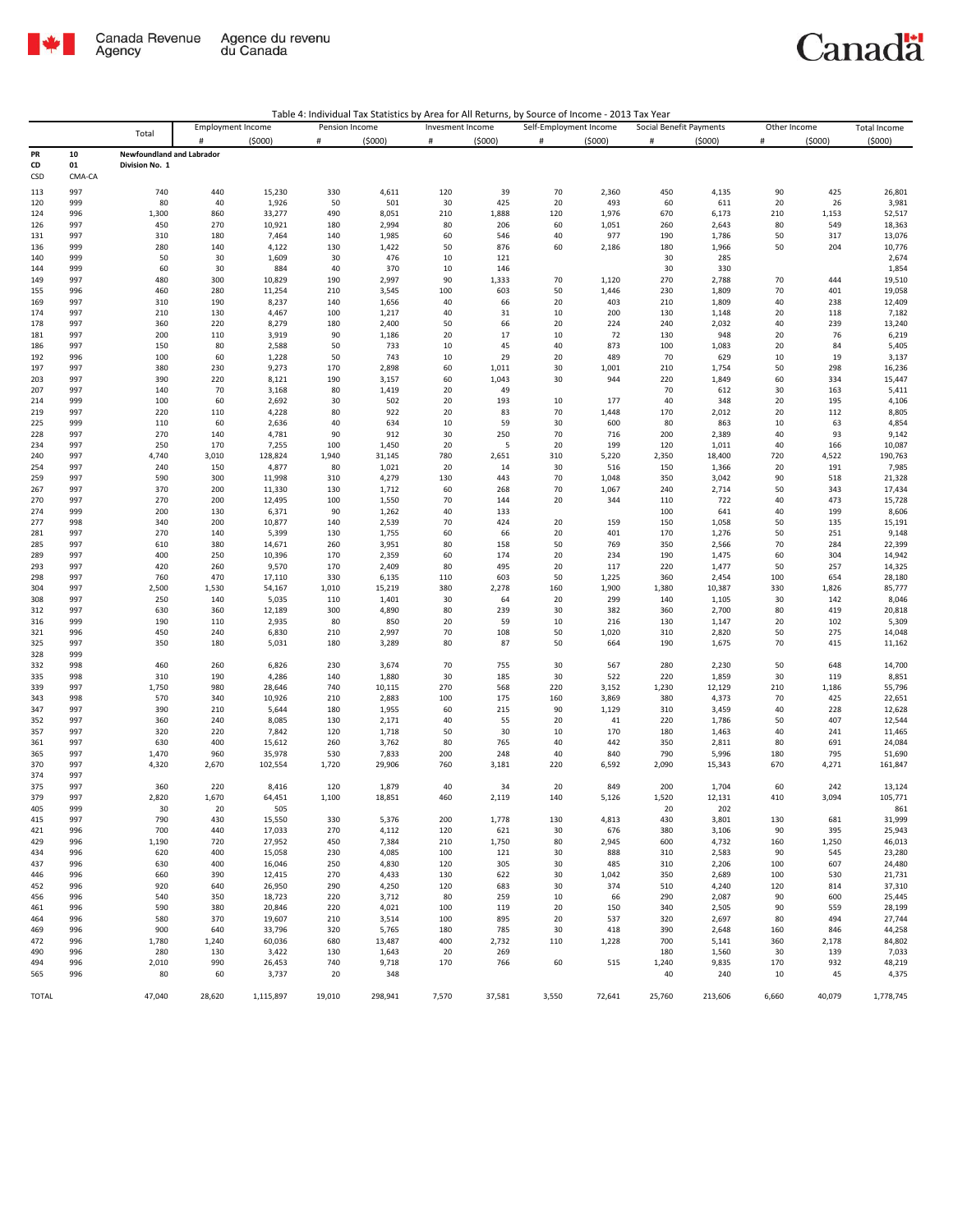

|              |        |                                  | <b>Employment Income</b> |         | Pension Income |        | Invesment Income |                | Self-Employment Income |        | Social Benefit Payments |        | Other Income |        | <b>Total Income</b> |
|--------------|--------|----------------------------------|--------------------------|---------|----------------|--------|------------------|----------------|------------------------|--------|-------------------------|--------|--------------|--------|---------------------|
|              |        | Total                            | #                        | (5000)  | #              | (5000) | #                | (5000)         | #                      | (5000) | #                       | (5000) | #            | (5000) | (5000)              |
| PR           | 10     | <b>Newfoundland and Labrador</b> |                          |         |                |        |                  |                |                        |        |                         |        |              |        |                     |
| CD           | 02     | Division No. 2                   |                          |         |                |        |                  |                |                        |        |                         |        |              |        |                     |
| CSD          | CMA-CA |                                  |                          |         |                |        |                  |                |                        |        |                         |        |              |        |                     |
| 001          | 998    | 210                              | 130                      | 5,470   | 90             | 1,200  | 40               | 372            |                        |        | 120                     | 938    | 30           | 194    | 8,174               |
| 002          | 998    | 430                              | 280                      | 13,058  | 160            | 2,397  | 80               | 298            | 20                     | 493    | 210                     | 1,408  | 90           | 577    | 18,231              |
| 005          | 998    | 2,120                            | 1,380                    | 60,758  | 750            | 11,197 | 330              | 1,480          | 110                    | 2,756  | 1,110                   | 9,433  | 430          | 3,564  | 89,188              |
| 006          | 999    | 90                               | 70                       | 2,307   | 30             | 266    |                  |                |                        |        | 60                      | 534    |              |        | 3,206               |
| 008          | 998    | 1,050                            | 650                      | 24,040  | 420            | 5,968  | 130              | 273            | 70                     | 1,317  | 630                     | 5,443  | 120          | 449    | 37,491              |
| 009          | 999    | 20                               | 10                       | 274     |                |        |                  |                |                        |        | 10                      | 171    |              |        | 540                 |
| 011          | 997    | 560                              | 370                      | 15,852  | 180            | 2,030  | 60               | 188            | 50                     | 686    | 380                     | 3,488  | 90           | 412    | 22,657              |
| 012          | 998    | 240                              | 130                      | 4,089   | 110            | 1,309  | 30               | 177            | 30                     | 347    | 180                     | 1,614  | 20           | 96     | 7,631               |
| 013          | 997    | 160                              | 90                       | 2,912   | 70             | 695    | 20               | 38             | 20                     | 99     | 120                     | 1,114  | 20           | 103    | 4,962               |
| 014          | 999    | 210                              | 120                      | 3,640   | 70             | 701    | 20               | 269            | 40                     | 513    | 150                     | 1,476  | 30           | 147    | 6,746               |
| 015          | 999    | 100                              | 50                       | 2,025   | 40             | 340    |                  |                | 10                     | 116    | 70                      | 514    |              |        | 3,016               |
| 016          | 998    | 110                              | 50                       | 1,706   | 50             | 638    | 20               | 27             | 20                     | 262    | 70                      | 462    | 10           | 34     | 3,128               |
| 017          | 999    | 160                              | 80                       | 2,349   | 80             | 1,189  | 30               | 78             | 20                     | 199    | 110                     | 915    | 20           | 84     | 4,814               |
| 018          | 998    | 1,240                            | 710                      | 21,749  | 540            | 6,676  | 130              | 330            | 120                    | 2,270  | 800                     | 6,229  | 150          | 902    | 38,156              |
| 019          | 998    | 2,030                            | 1,150                    | 40,658  | 1,000          | 14,505 | 310              | 681            | 100                    | 1,802  | 1,150                   | 8,249  | 280          | 2,054  | 67,949              |
| 021          | 998    | 490                              | 260                      | 11,429  | 210            | 2,795  | 90               | 317            | 100                    | 1,856  | 300                     | 2,810  | 80           | 372    | 19,578              |
| 022          | 997    | 220                              | 150                      | 6,365   | 80             | 1,406  | 40               | 62             |                        |        | 120                     | 926    | 50           | 352    | 9,111               |
| 023          | 997    | 290                              | 210                      | 9,056   | 100            | 1,889  | 50               | 232            | 20                     | 203    | 120                     | 924    | 60           | 329    | 12,633              |
| 024          | 997    | 4,670                            | 3,120                    | 136,104 | 1,550          | 22,589 | 800              | 7,260          | 210                    | 5,444  | 2,400                   | 18,508 | 870          | 5,166  | 195,071             |
| 025          | 999    | 290                              | 170                      | 7,049   | 110            | 1,391  | 40               | 214            | 20                     | 303    | 170                     | 1,359  | 60           | 445    | 10,762              |
| 026          | 997    | 120                              | 60                       | 2,093   | 50             | 914    | 20               | 42             | 10                     | 62     | 80                      | 614    | 20           | 54     | 3,779               |
| 027          | 996    | 240                              | 120                      | 3,976   | 100            | 1,343  | 20               | 40             | 20                     | 225    | 180                     | 1,464  | 20           | 126    | 7,172               |
| 030          | 997    | 210                              | 120                      | 5,652   | 90             | 856    | 20               | 95             | 30                     | 97     | 170                     | 1,435  | 20           | 172    | 8,306               |
| 031          | 997    | 530                              | 300                      | 10,733  | 200            | 2,415  | 110              | 164            | 130                    | 1,354  | 360                     | 3,795  | 90           | 351    | 18,812              |
| 033          | 997    | 250                              | 160                      | 8,177   | 100            | 1,126  | 50               | 40             |                        |        | 180                     | 1,513  | 60           | 324    | 11,181              |
| 034          | 996    | 260                              | 170                      | 7,594   | 80             | 836    | 30               | 77             | 20                     | 501    | 190                     | 1,724  | 50           | 263    | 10,995              |
| 036          | 997    | 430                              | 270                      | 13,522  | 150            | 1,719  | 60               | 57             | 20                     | 288    | 300                     | 2,493  | 50           | 268    | 18,347              |
| 037          | 999    | 160                              | 100                      | 3,872   | 60             | 805    | 30               | 151            | 20                     | 211    | 100                     | 924    | 40           | 239    | 6,202               |
| 039          | 997    | 140                              | 60                       | 2,305   | 40             | 470    | 20               | 92             | 40                     | 344    | 110                     | 1,194  | 10           | 31     | 4,437               |
| 040          | 997    | 120                              | 60                       | 2,518   | 50             | 551    | 20               | $\overline{7}$ | 30                     | 427    | 80                      | 770    | 10           | 69     | 4,342               |
| 041          | 997    | 420                              | 250                      | 11,833  | 160            | 1,917  | 70               | 368            | 40                     | 471    | 270                     | 2,295  | 40           | 161    | 17,046              |
| 048          | 999    | 500                              | 270                      | 11,158  | 260            | 4,311  | 110              | 263            | 40                     | 751    | 270                     | 1,917  | 90           | 606    | 19,005              |
| 055          | 999    | 120                              | 70                       | 2,609   | 50             | 636    | 20               | 14             | 10                     | 86     | 80                      | 547    | 10           | 82     | 3,975               |
| <b>TOTAL</b> |        | 18,200                           | 11,160                   | 456,931 | 7,030          | 97,079 | 2,800            | 13,731         | 1,360                  | 23,799 | 10,610                  | 87,200 | 2,950        | 18,087 | 696,895             |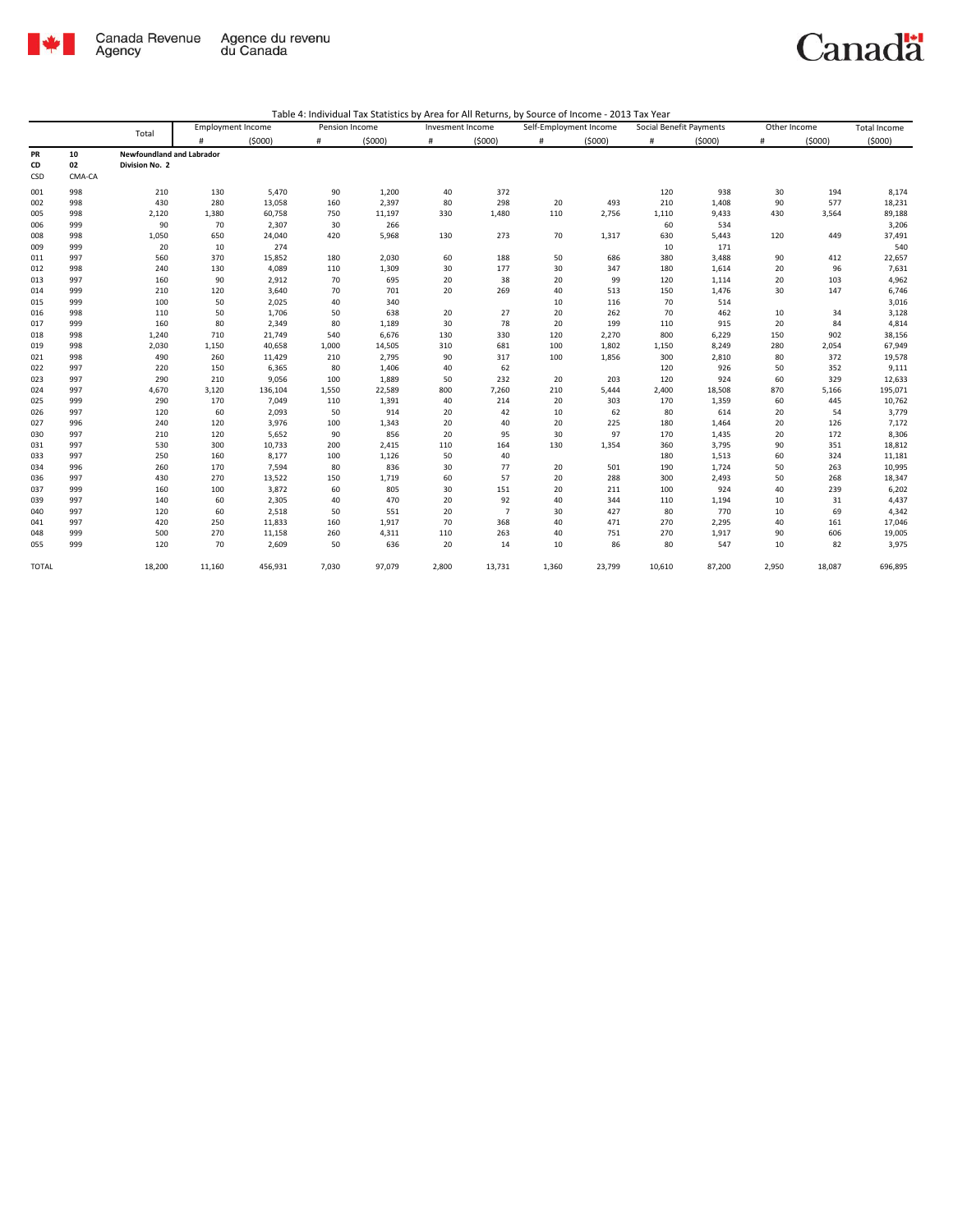

|              |        | Total                            |       | <b>Employment Income</b> | Pension Income |        | Invesment Income |                |     | Self-Employment Income | Social Benefit Payments |        | Other Income |        | Total Income |
|--------------|--------|----------------------------------|-------|--------------------------|----------------|--------|------------------|----------------|-----|------------------------|-------------------------|--------|--------------|--------|--------------|
|              |        |                                  | #     | (5000)                   | #              | (5000) | #                | (5000)         | #   | (5000)                 | #                       | (5000) | #            | (5000) | (5000)       |
| <b>PR</b>    | 10     | <b>Newfoundland and Labrador</b> |       |                          |                |        |                  |                |     |                        |                         |        |              |        |              |
| CD           | 03     | Division No. 3                   |       |                          |                |        |                  |                |     |                        |                         |        |              |        |              |
| CSD          | CMA-CA |                                  |       |                          |                |        |                  |                |     |                        |                         |        |              |        |              |
| 002          | 999    | 120                              | 70    | 2,091                    | 40             | 477    | 10               | 158            | 20  | 149                    | 90                      | 747    |              |        | 3,623        |
| 003          | 998    | 520                              | 280   | 8,061                    | 200            | 2,989  | 70               | 104            | 90  | 962                    | 370                     | 3,400  | 50           | 186    | 15,702       |
| 004          | 999    | 310                              | 150   | 3,005                    | 70             | 686    |                  |                | 80  | 458                    | 240                     | 2,393  | 10           | 63     | 6,606        |
| 005          | 999    | 160                              | 80    | 2,539                    | 70             | 978    | 20               | 8              | 20  | 172                    | 100                     | 823    | 20           | 61     | 4,580        |
| 008          | 997    | 1,490                            | 980   | 32,907                   | 520            | 6,468  | 190              | 532            | 180 | 3,739                  | 960                     | 7,931  | 170          | 787    | 52,364       |
| 009          | 999    |                                  |       |                          |                |        |                  |                |     |                        |                         |        |              |        |              |
| 010          | 997    | 230                              | 110   | 4,108                    | 130            | 1,478  | 50               | 57             | 20  | 555                    | 180                     | 1,056  | 30           | 143    | 7,396        |
| 011          | 997    | 420                              | 230   | 7,133                    | 180            | 2,697  | 80               | 74             | 70  | 935                    | 250                     | 1,791  | 30           | 128    | 12,759       |
| 012          | 999    | 140                              | 100   | 2,520                    | 50             | 398    | 20               | $\overline{7}$ |     |                        | 90                      | 494    |              |        | 3,489        |
| 014          | 998    | 230                              | 150   | 4,373                    | 80             | 1,079  | 30               | 33             | 30  | 209                    | 140                     | 1,045  | 20           | 77     | 6,817        |
| 018          | 997    | 690                              | 420   | 15,466                   | 320            | 5,254  | 100              | 121            | 30  | 251                    | 400                     | 2,862  | 100          | 443    | 24,397       |
| 019          | 997    | 1,060                            | 670   | 23,976                   | 460            | 6,899  | 180              | 1,003          | 30  | 510                    | 620                     | 4,172  | 180          | 884    | 37,445       |
| 020          | 999    | 100                              | 60    | 2,660                    | 50             | 828    | 20               | 56             |     |                        | 60                      | 380    | 10           | 67     | 3,990        |
| 021          | 997    | 80                               | 50    | 1,301                    | 20             | 225    |                  |                | 30  | 294                    | 60                      | 518    |              |        | 2,370        |
| 024          | 998    | 110                              | 80    | 1,456                    | 30             | 260    |                  |                |     |                        | 90                      | 961    | 10           | 36     | 2,757        |
| 026          | 997    | 490                              | 300   | 7,707                    | 210            | 2,649  | 50               | 111            | 20  | 155                    | 320                     | 3,022  | 40           | 192    | 13,837       |
| 028          | 997    | 1,310                            | 800   | 24,775                   | 570            | 7,538  | 170              | 293            | 70  | 709                    | 850                     | 7,749  | 150          | 949    | 42,013       |
| 031          | 997    | 620                              | 390   | 12,427                   | 250            | 4,296  | 80               | 403            | 20  | 171                    | 330                     | 2,554  | 60           | 320    | 20,170       |
| 032          | 997    | 600                              | 370   | 11,140                   | 260            | 3,823  | 70               | 107            | 10  | 16                     | 400                     | 3,413  | 60           | 440    | 18,939       |
| 033          | 997    | 570                              | 390   | 13,730                   | 200            | 2,706  | 60               | 103            | 30  | 239                    | 400                     | 3,259  | 70           | 286    | 20,323       |
| 034          | 997    | 3,630                            | 2,320 | 79,520                   | 1,570          | 28,987 | 570              | 1,691          | 120 | 2,032                  | 1,810                   | 14,119 | 530          | 3,374  | 129,723      |
| 038          | 999    | 80                               | 40    | 1,356                    | 40             | 309    | 10               | 68             | 20  | 80                     | 70                      | 676    |              |        | 2,490        |
| 042          | 999    | 370                              | 220   | 6,033                    | 180            | 1,806  | 70               | 84             | 30  | 238                    | 280                     | 2,199  | 30           | 236    | 10,595       |
| 045          | 996    | 90                               | 50    | 1,836                    | 40             | 442    | 10               | 13             | 10  | 81                     | 70                      | 510    |              |        | 2,882        |
| 801          | 998    | 680                              | 580   | 3,668                    | 110            | 1,045  | 30               | 53             | 20  | 597                    | 240                     | 1,428  | 40           | 301    | 7,091        |
| <b>TOTAL</b> |        | 14,140                           | 8,900 | 273,789                  | 5,640          | 84,317 | 1,930            | 5,107          | 950 | 12,629                 | 8,380                   | 67,502 | 1,670        | 9,129  | 452,473      |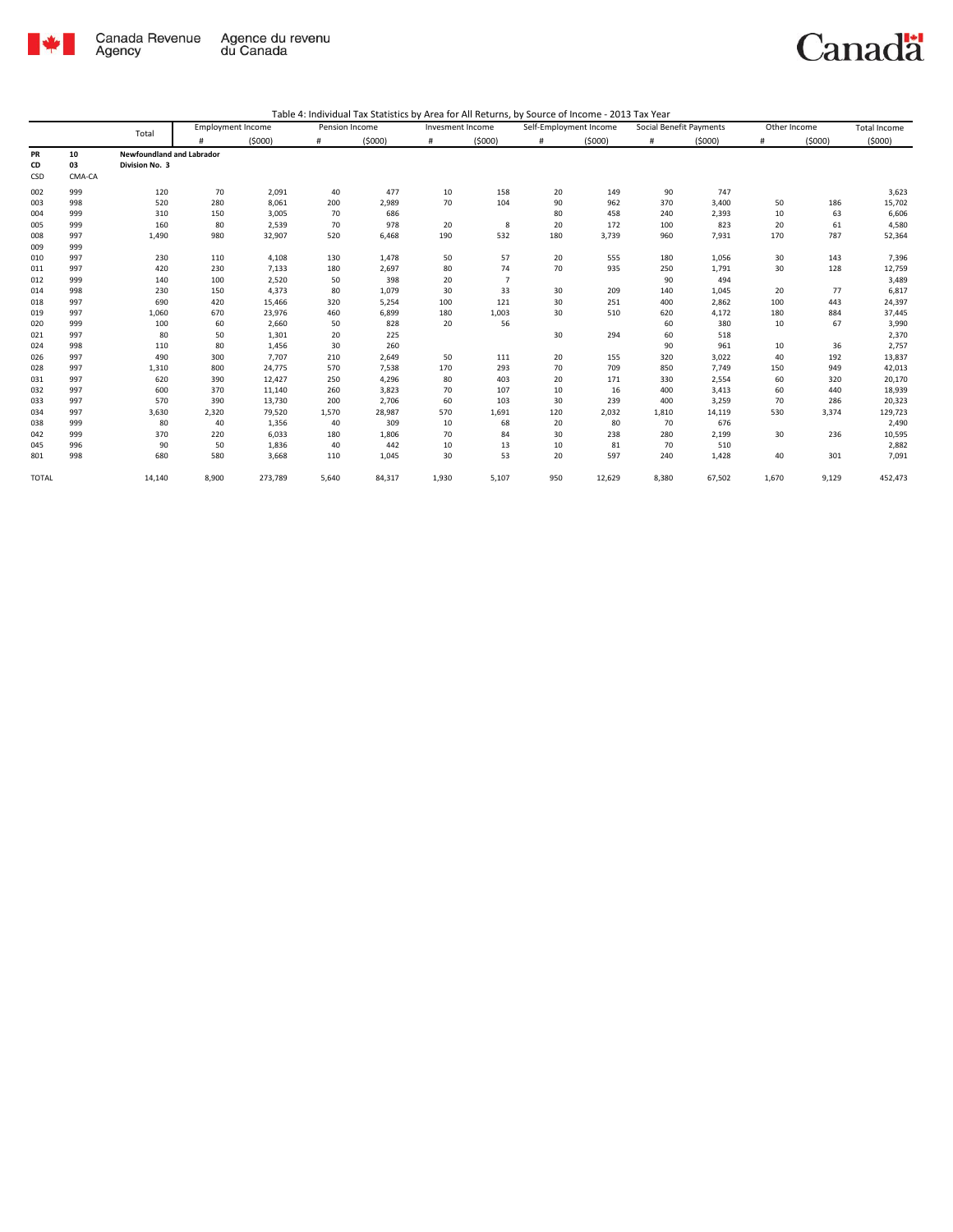

| Table 4: Individual Tax Statistics by Area for All Returns, by Source of Income - 2013 Tax Year |  |
|-------------------------------------------------------------------------------------------------|--|
|                                                                                                 |  |

|              |        | Total                            | <b>Employment Income</b> |         | Pension Income |         | Invesment Income |        | Self-Employment Income |        | Social Benefit Payments |        | Other Income |        | <b>Total Income</b> |
|--------------|--------|----------------------------------|--------------------------|---------|----------------|---------|------------------|--------|------------------------|--------|-------------------------|--------|--------------|--------|---------------------|
|              |        |                                  | #                        | (5000)  | #              | (5000)  | #                | (5000) | #                      | (5000) | #                       | (5000) | #            | (5000) | (5000)              |
| PR           | 10     | <b>Newfoundland and Labrador</b> |                          |         |                |         |                  |        |                        |        |                         |        |              |        |                     |
| CD           | 04     | Division No. 4                   |                          |         |                |         |                  |        |                        |        |                         |        |              |        |                     |
| CSD          | CMA-CA |                                  |                          |         |                |         |                  |        |                        |        |                         |        |              |        |                     |
| 001          | 998    | 1,560                            | 910                      | 26,994  | 750            | 13,339  | 320              | 1,042  | 80                     | 854    | 890                     | 7,573  | 240          | 1,611  | 51,413              |
| 006          | 998    | 1,120                            | 590                      | 16,331  | 530            | 7,116   | 160              | 1,280  | 70                     | 471    | 730                     | 6,057  | 130          | 651    | 31,905              |
| 011          | 997    | 720                              | 380                      | 11,430  | 260            | 3,969   | 80               | 150    | 30                     | 397    | 440                     | 3,827  | 90           | 944    | 20,716              |
| 013          | 998    | 1,020                            | 580                      | 15,688  | 410            | 6,071   | 120              | 276    | 40                     | 316    | 620                     | 5,661  | 110          | 713    | 28,726              |
| 016          | 997    | 2,410                            | 1,340                    | 39,158  | 880            | 12,958  | 220              | 1,177  | 130                    | 807    | 1,480                   | 13,683 | 290          | 1,817  | 69,600              |
| 017          | 999    | 60                               | 30                       | 1,051   | 30             | 479     |                  |        |                        |        | 40                      | 342    |              |        | 1,896               |
| 018          | 997    | 1,680                            | 900                      | 26,214  | 640            | 9,374   | 180              | 728    | 40                     | 373    | 1,010                   | 8,878  | 190          | 1,122  | 46,689              |
| 019          | 998    | 5,680                            | 3,290                    | 115,178 | 2,160          | 40,260  | 870              | 5,018  | 220                    | 2,321  | 2,700                   | 22,396 | 860          | 5,675  | 190,849             |
| 020          | 998    | 1,580                            | 1,040                    | 45,424  | 670            | 14,472  | 360              | 3,477  | 90                     | 1,337  | 560                     | 4,358  | 350          | 2,917  | 71,985              |
| 021          | 998    |                                  |                          |         |                |         |                  |        |                        |        |                         |        |              |        |                     |
| 022          | 997    | 810                              | 450                      | 12,376  | 290            | 2,995   | 60               | 192    | 50                     | 301    | 600                     | 5,737  | 70           | 937    | 22,538              |
| 033          | 997    | 690                              | 370                      | 12,141  | 260            | 2,860   | 60               | 172    | 30                     | 178    | 480                     | 4,414  | 80           | 430    | 20,195              |
| 037          | 997    | 490                              | 280                      | 6,532   | 160            | 1,821   | 40               | 61     | 40                     | 166    | 360                     | 3,652  | 40           | 154    | 12,385              |
| 042          | 997    | 110                              | 60                       | 1,494   | 60             | 975     | 10               |        |                        |        | 70                      | 606    | 10           | 74     | 3,150               |
| <b>TOTAL</b> |        | 17,930                           | 10,210                   | 330,010 | 7,090          | 116,690 | 2,480            | 13,576 | 830                    | 7,525  | 9,980                   | 87,184 | 2,470        | 17,083 | 572,068             |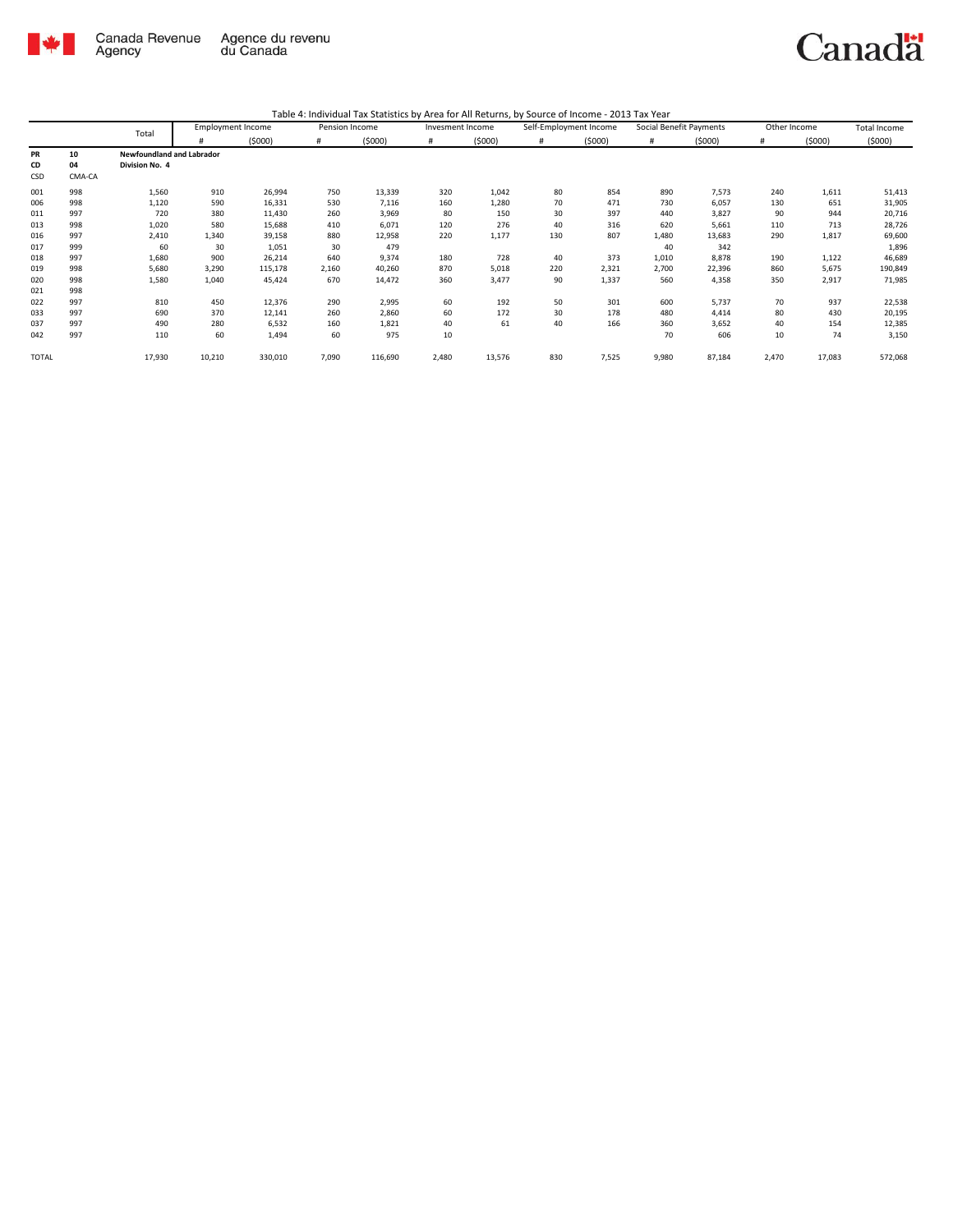

| Table 4: Individual Tax Statistics by Area for All Returns, by Source of Income - 2013 Tax Year |  |  |  |
|-------------------------------------------------------------------------------------------------|--|--|--|
|-------------------------------------------------------------------------------------------------|--|--|--|

|              |        | Total                     |       | <b>Employment Income</b> | Pension Income |        | Invesment Income |        | Self-Employment Income |        | Social Benefit Payments |        |       | Other Income | <b>Total Income</b> |
|--------------|--------|---------------------------|-------|--------------------------|----------------|--------|------------------|--------|------------------------|--------|-------------------------|--------|-------|--------------|---------------------|
|              |        |                           |       | (5000)                   | #              | (5000) |                  | (5000) | #                      | (5000) | #                       | (5000) |       | (5000)       | (5000)              |
| PR           | 10     | Newfoundland and Labrador |       |                          |                |        |                  |        |                        |        |                         |        |       |              |                     |
| CD           | 05     | Division No. 5            |       |                          |                |        |                  |        |                        |        |                         |        |       |              |                     |
| CSD          | CMA-CA |                           |       |                          |                |        |                  |        |                        |        |                         |        |       |              |                     |
| 001          | 997    | 170                       | 110   | 3,349                    | 60             | 651    |                  |        |                        |        | 100                     | 818    | 20    | 138          | 4,977               |
| 003          | 998    | 430                       | 240   | 6,915                    | 200            | 2,629  | 40               | 50     | 20                     | 196    | 290                     | 2,268  | 40    | 163          | 12,223              |
| 004          | 997    | 4,360                     | 2,770 | 103,697                  | 1,730          | 31,090 | 770              | 3,955  | 210                    | 4,085  | 2,060                   | 15,091 | 650   | 5,295        | 163,214             |
| 005          | 999    | 280                       | 170   | 3,733                    | 120            | 1,170  | 20               | 159    | 20                     | 378    | 210                     | 1,992  | 20    | 187          | 7,619               |
| 006          | 999    | 230                       | 110   | 3,070                    | 140            | 2,558  | 40               | 129    |                        |        | 140                     | 1,130  | 40    | 435          | 7,322               |
| 007          | 997    | 140                       | 80    | 2,178                    | 80             | 1,307  | 20               | 56     |                        |        | 90                      | 628    | 20    | 103          | 4,271               |
| 008          | 999    | 380                       | 210   | 5,978                    | 160            | 1,992  | 50               | 143    | 10                     | 91     | 270                     | 1,897  | 30    | 246          | 10,347              |
| 009          | 997    | 390                       | 270   | 8,850                    | 150            | 2,204  | 60               | 511    | 20                     | 318    | 210                     | 1,570  | 70    | 299          | 13,752              |
| 010          | 996    | 400                       | 270   | 13,168                   | 160            | 3,761  | 140              | 3,588  | 50                     | 619    | 120                     | 729    | 100   | 789          | 22,655              |
| 012          | 996    | 3,000                     | 2,040 | 87,530                   | 1,200          | 26,997 | 660              | 3,878  | 140                    | 2,657  | 1,100                   | 8,214  | 610   | 4,571        | 133,847             |
| 014          | 997    | 510                       | 350   | 10,400                   | 190            | 2,885  | 90               | 409    | 30                     | 82     | 270                     | 2,168  | 80    | 1,006        | 16,948              |
| 023          | 997    | 610                       | 400   | 10,650                   | 230            | 2,494  | 50               | 642    | 20                     | 105    | 420                     | 3,552  | 60    | 273          | 17,716              |
| 024          | 997    | 450                       | 240   | 6,662                    | 190            | 2,211  | 70               | 200    | 40                     | 578    | 320                     | 2,992  | 50    | 199          | 12,842              |
| 028          | 996    | 190                       | 130   | 4,201                    | 70             | 1,139  | 30               | 135    | 20                     | 96     | 90                      | 572    | 30    | 92           | 6,235               |
| 035          | 997    | 300                       | 180   | 5,836                    | 120            | 1,745  | 50               | 126    | 40                     | 556    | 200                     | 1,835  | 60    | 244          | 10,342              |
| <b>TOTAL</b> |        | 11,840                    | 7,560 | 276,216                  | 4,800          | 84,833 | 2,090            | 13,981 | 620                    | 9,935  | 5,870                   | 45,456 | 1,870 | 14,041       | 444,468             |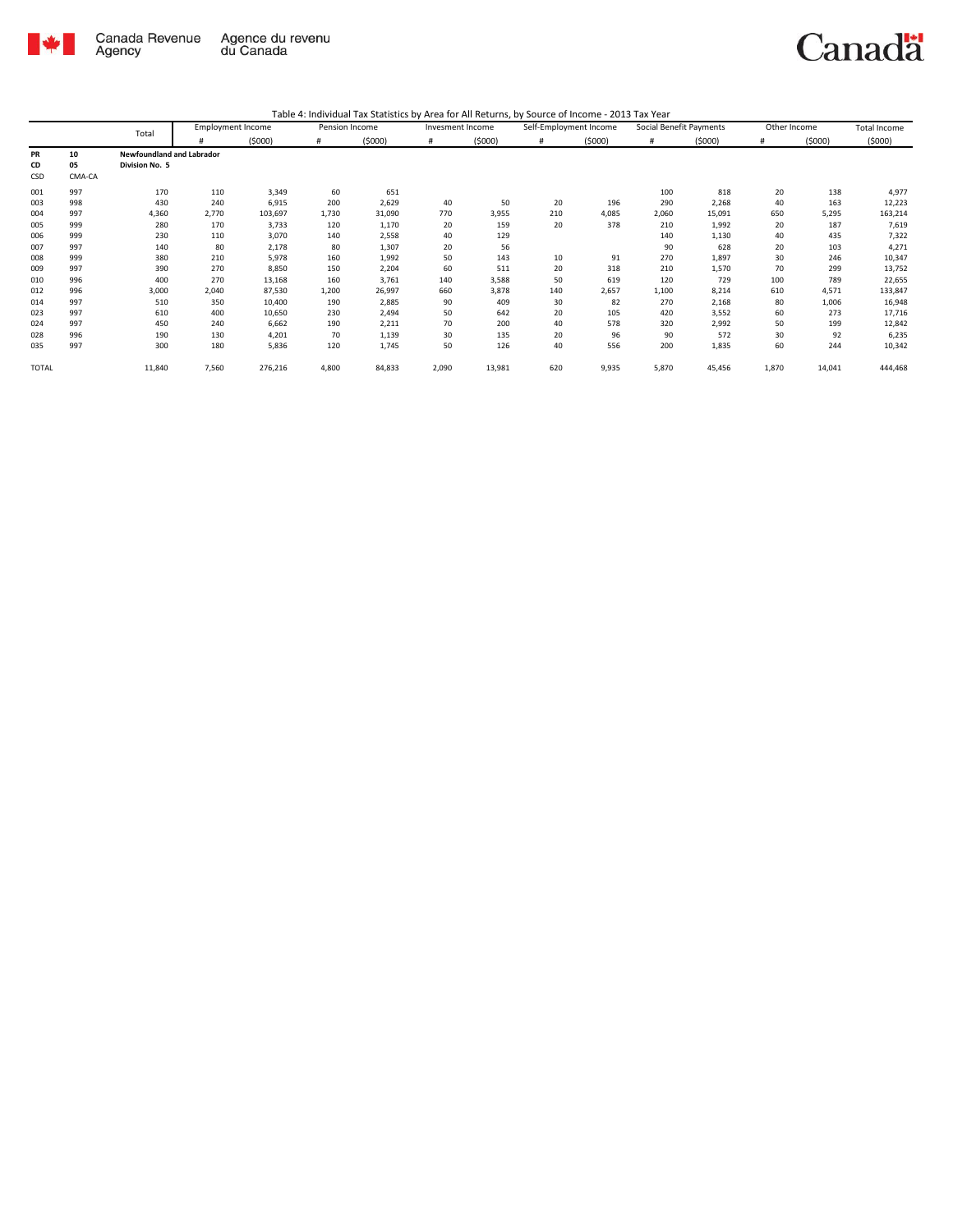

|              |        | Total                            |        | <b>Employment Income</b> | Pension Income |         | Invesment Income |        | Self-Employment Income |        | Social Benefit Payments |        | Other Income |        | <b>Total Income</b> |
|--------------|--------|----------------------------------|--------|--------------------------|----------------|---------|------------------|--------|------------------------|--------|-------------------------|--------|--------------|--------|---------------------|
|              |        |                                  |        | (5000)                   | #              | (5000)  | #                | (5000) | #                      | (5000) | #                       | (5000) | #            | (5000) | (5000)              |
| PR           | 10     | <b>Newfoundland and Labrador</b> |        |                          |                |         |                  |        |                        |        |                         |        |              |        |                     |
| CD           | 06     | Division No. 6                   |        |                          |                |         |                  |        |                        |        |                         |        |              |        |                     |
| CSD          | CMA-CA |                                  |        |                          |                |         |                  |        |                        |        |                         |        |              |        |                     |
| 001          | 997    | 190                              | 100    | 3,634                    | 100            | 1,509   | 40               | 185    |                        |        | 120                     | 807    | 40           | 256    | 6,391               |
| 003          | 996    | 720                              | 450    | 15,298                   | 320            | 5,275   | 120              | 441    | 20                     | 269    | 420                     | 3,288  | 120          | 825    | 25,395              |
| 008          | 998    | 150                              | 110    | 3,012                    | 50             | 557     | 10               | 13     |                        |        | 80                      | 657    | 10           | 57     | 4,297               |
| 009          | 998    | 9,060                            | 6,510  | 292,155                  | 3,100          | 75,265  | 2,110            | 20,395 | 460                    | 12,091 | 2,920                   | 20,311 | 1,770        | 10,954 | 431,172             |
| 011          | 998    | 760                              | 490    | 17,372                   | 320            | 4,627   | 120              | 310    | 40                     | 300    | 450                     | 3,796  | 140          | 893    | 27,297              |
| 012          | 998    | 690                              | 460    | 16,853                   | 260            | 4,124   | 90               | 186    | 30                     | 435    | 340                     | 2,733  | 110          | 530    | 24,861              |
| 014          | 996    | 80                               | 40     | 1,184                    | 30             | 312     |                  |        |                        |        | 50                      | 362    |              |        | 2,094               |
| 015          | 997    | 360                              | 210    | 6,125                    | 150            | 2,538   | 30               | 51     | 10                     | 93     | 200                     | 1,503  | 30           | 186    | 10,496              |
| 019          | 996    | 2,990                            | 1,880  | 65,051                   | 1,190          | 21,056  | 440              | 1,158  | 100                    | 1,606  | 1,430                   | 10,704 | 430          | 2,411  | 101,986             |
| 021          | 997    | 650                              | 360    | 7,365                    | 200            | 1,721   | 30               | 19     | 10                     | 100    | 440                     | 3,904  | 30           | 131    | 13,241              |
| 022          | 997    | 2,680                            | 1,460  | 43,703                   | 1,260          | 21,474  | 320              | 1,297  | 110                    | 1,434  | 1,500                   | 10,702 | 370          | 2,229  | 80,838              |
| 026          | 996    | 770                              | 480    | 18,113                   | 350            | 5,503   | 110              | 203    | 30                     | 185    | 420                     | 3,252  | 130          | 873    | 28,127              |
| 028          | 999    | 90                               | 70     | 3,537                    | 30             | 553     | 20               | 165    |                        |        | 40                      | 317    | 10           | 74     | 4,647               |
| 029          | 999    | 80                               | 50     | 2,365                    | 40             | 368     |                  |        |                        |        | 60                      | 438    |              |        | 3,180               |
| 031          | 997    | 620                              | 340    | 11,295                   | 340            | 5,167   | 80               | 146    | 20                     | 320    | 370                     | 2,560  | 50           | 239    | 19,728              |
| <b>TOTAL</b> |        | 19,870                           | 12,990 | 507,061                  | 7,730          | 150,050 | 3,530            | 24,580 | 860                    | 17,051 | 8,830                   | 65,334 | 3,260        | 19,711 | 783,787             |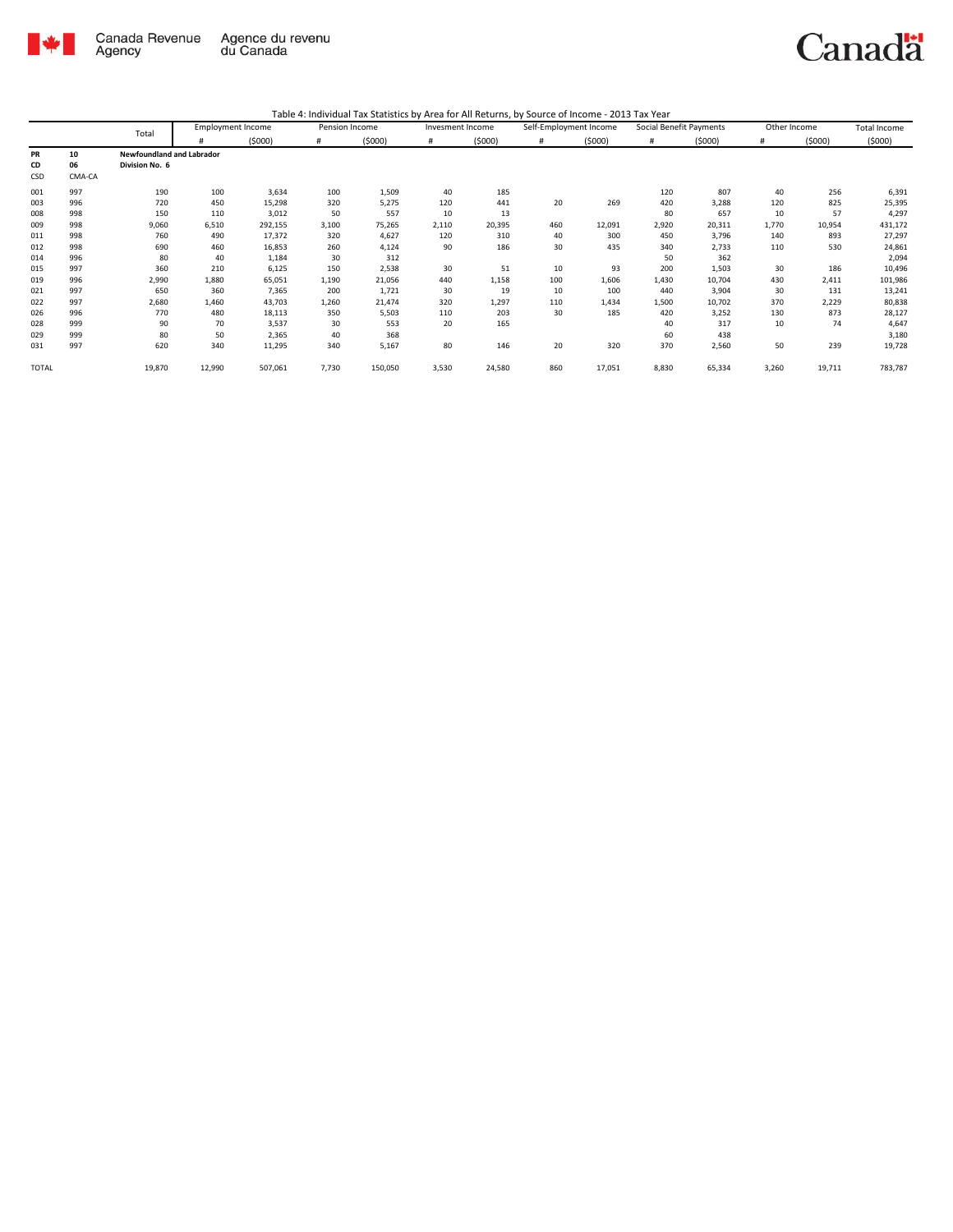

|       | Total  | <b>Employment Income</b>  |        | Pension Income |        | Invesment Income |       | Self-Employment Income |       | Social Benefit Payments |        | Other Income |       | Total Income |           |
|-------|--------|---------------------------|--------|----------------|--------|------------------|-------|------------------------|-------|-------------------------|--------|--------------|-------|--------------|-----------|
|       |        |                           | #      | (5000)         | #      | (5000)           | #     | (5000)                 | #     | (5000)                  | #      | (5000)       | #     | (5000)       | (5000)    |
| PR    | 10     | Newfoundland and Labrador |        |                |        |                  |       |                        |       |                         |        |              |       |              |           |
| CD    | 07     | Division No. 7            |        |                |        |                  |       |                        |       |                         |        |              |       |              |           |
| CSD   | CMA-CA |                           |        |                |        |                  |       |                        |       |                         |        |              |       |              |           |
| 001   | 998    | 1,750                     | 980    | 41,547         | 830    | 12,442           | 320   | 636                    | 160   | 3,815                   | 1,030  | 8,065        | 250   | 1,698        | 68,201    |
| 006   | 998    | 1,070                     | 610    | 19,771         | 440    | 5,494            | 130   | 334                    | 100   | 1,262                   | 620    | 5,154        | 140   | 946          | 32,962    |
| 009   | 997    | 150                       | 80     | 3,312          | 70     | 967              | 20    | 599                    | 10    | 170                     | 90     | 636          | 30    | 199          | 5,883     |
| 013   | 998    | 5,800                     | 4,050  | 181,400        | 1,970  | 36,844           | 1,260 | 5,341                  | 350   | 9,677                   | 2,350  | 16,261       | 1,010 | 6,874        | 256,396   |
| 014   | 997    | 510                       | 320    | 7,690          | 220    | 2,928            | 50    | 389                    | 40    | 702                     | 350    | 3,089        | 70    | 345          | 15,143    |
| 015   | 997    | 120                       | 80     | 1,811          | 50     | 833              | 20    | 51                     | 20    | 188                     | 90     | 807          | 10    | 130          | 3,820     |
| 016   | 997    | 280                       | 160    | 4,145          | 130    | 1,620            | 30    | 123                    | 30    | 164                     | 190    | 1,559        | 30    | 133          | 7,745     |
| 020   | 997    | 270                       | 170    | 3,841          | 120    | 1,665            | 30    | 49                     |       |                         | 190    | 1,621        | 30    | 117          | 7,294     |
| 022   | 998    | 1,690                     | 1,000  | 28,138         | 650    | 8,648            | 190   | 1,983                  | 130   | 2,232                   | 1,160  | 10,236       | 150   | 728          | 51,966    |
| 023   | 998    | 3,160                     | 1,910  | 54,638         | 1,230  | 16,403           | 370   | 1,050                  | 240   | 3,856                   | 2,040  | 19,590       | 310   | 2,251        | 97,787    |
| 024   | 997    | 310                       | 180    | 4,132          | 130    | 1,626            | 40    | 34                     | 30    | 300                     | 210    | 1,798        | 30    | 189          | 8,079     |
| 025   | 999    | 60                        | 30     | 946            | 20     | 275              |       |                        |       |                         | 40     | 351          |       |              | 1,664     |
| 026   | 999    | 40                        | 20     | 560            | 20     | 198              |       |                        |       |                         | 30     | 171          |       |              | 1,078     |
| 027   | 999    | 100                       | 60     | 2,450          | 50     | 987              | 20    | 101                    |       |                         | 60     | 512          | 20    | 95           | 4,145     |
| 028   | 998    | 860                       | 440    | 13,443         | 380    | 4,673            | 110   | 197                    | 100   | 1,197                   | 580    | 5,121        | 110   | 555          | 25,186    |
| 031   | 997    | 2,340                     | 1,450  | 47,964         | 970    | 13,334           | 300   | 855                    | 100   | 884                     | 1,410  | 10,900       | 270   | 2,092        | 76,029    |
| 032   | 998    | 480                       | 290    | 10,353         | 220    | 3,556            | 90    | 301                    | 30    | 161                     | 220    | 1,652        | 80    | 662          | 16,685    |
| 036   | 998    | 460                       | 300    | 11,464         | 210    | 3,746            | 80    | 124                    | 20    | 84                      | 270    | 1,712        | 60    | 422          | 17,553    |
| 037   | 999    | 210                       | 140    | 6,041          | 100    | 1,744            | 40    | 178                    |       |                         | 110    | 719          | 40    | 304          | 8,986     |
| 038   | 997    | 170                       | 100    | 4,067          | 80     | 1,410            | 40    | 213                    | 20    | 69                      | 90     | 696          | 30    | 220          | 6,675     |
| 039   | 999    | 120                       | 70     | 2,435          | 70     | 1,063            | 30    | 71                     |       |                         | 70     | 577          | 20    | 156          | 4,303     |
| 040   | 999    | 60                        | 40     | 1,221          | 30     | 621              | 10    | 69                     |       |                         | 30     | 252          | 10    | 124          | 2,286     |
| 041   | 999    | 180                       | 110    | 3,226          | 90     | 1,521            | 30    | 57                     |       |                         | 100    | 714          | 30    | 66           | 5,584     |
| 042   | 998    | 450                       | 250    | 6,721          | 230    | 4,442            | 80    | 186                    | 40    | 572                     | 260    | 2,103        | 80    | 606          | 14,629    |
| 043   | 997    | 210                       | 130    | 4,592          | 90     | 1,269            | 30    | 26                     |       |                         | 140    | 1,083        | 30    | 151          | 7,121     |
| 044   | 997    | 1,800                     | 1,090  | 41,162         | 780    | 14,019           | 330   | 1,069                  | 80    | 1,026                   | 930    | 6,704        | 300   | 1,655        | 65,636    |
| 045   | 999    |                           |        |                |        |                  |       |                        |       |                         |        |              |       |              |           |
| 046   | 997    |                           |        |                |        |                  |       |                        |       |                         |        |              |       |              |           |
| 047   | 998    | 1,790                     | 1,100  | 32,937         | 770    | 12,184           | 220   | 506                    | 60    | 717                     | 980    | 7,322        | 250   | 1,575        | 55,241    |
| 048   | 999    | 110                       | 60     | 2,436          | 50     | 686              | 30    | 126                    | 30    | 278                     | 60     | 686          | 20    | 88           | 4,301     |
| 049   | 998    | 880                       | 520    | 16,186         | 350    | 3,918            | 70    | 117                    | 50    | 387                     | 620    | 4,991        | 100   | 721          | 26,319    |
| 050   | 998    | 1,060                     | 580    | 18,592         | 520    | 7,572            | 150   | 542                    | 50    | 560                     | 730    | 5,931        | 180   | 1,215        | 34,412    |
| 051   | 999    | 110                       | 60     | 1,174          | 60     | 582              | 30    | 126                    | 20    | 414                     | 100    | 860          |       |              | 3,156     |
| 054   | 999    | 270                       | 140    | 3,693          | 110    | 1,566            | 50    | 88                     | 70    | 660                     | 190    | 2,331        | 30    | 101          | 8,439     |
| 056   | 999    | 110                       | 70     | 1,929          | 30     | 355              | 20    | 19                     | 30    | 336                     | 90     | 941          |       |              | 3,579     |
| 057   | 998    | 600                       | 370    | 12,235         | 190    | 1,807            | 30    | 58                     | 20    | 112                     | 430    | 3,321        | 50    | 247          | 17,781    |
| 060   | 997    | 1,970                     | 1,210  | 37,597         | 840    | 12,844           | 300   | 1,220                  | 190   | 3,566                   | 1,230  | 12,570       | 250   | 1,594        | 69,391    |
| 067   | 996    | 160                       | 100    | 4,306          | 50     | 519              | 30    | 8                      | 10    | 184                     | 120    | 899          | 10    | 42           | 5,958     |
| TOTAL |        | 29,770                    | 18,260 | 638,180        | 12,160 | 184,559          | 4,590 | 16,856                 | 2,090 | 34,995                  | 17,170 | 141,948      | 4,070 | 26,374       | 1,042,911 |
|       |        |                           |        |                |        |                  |       |                        |       |                         |        |              |       |              |           |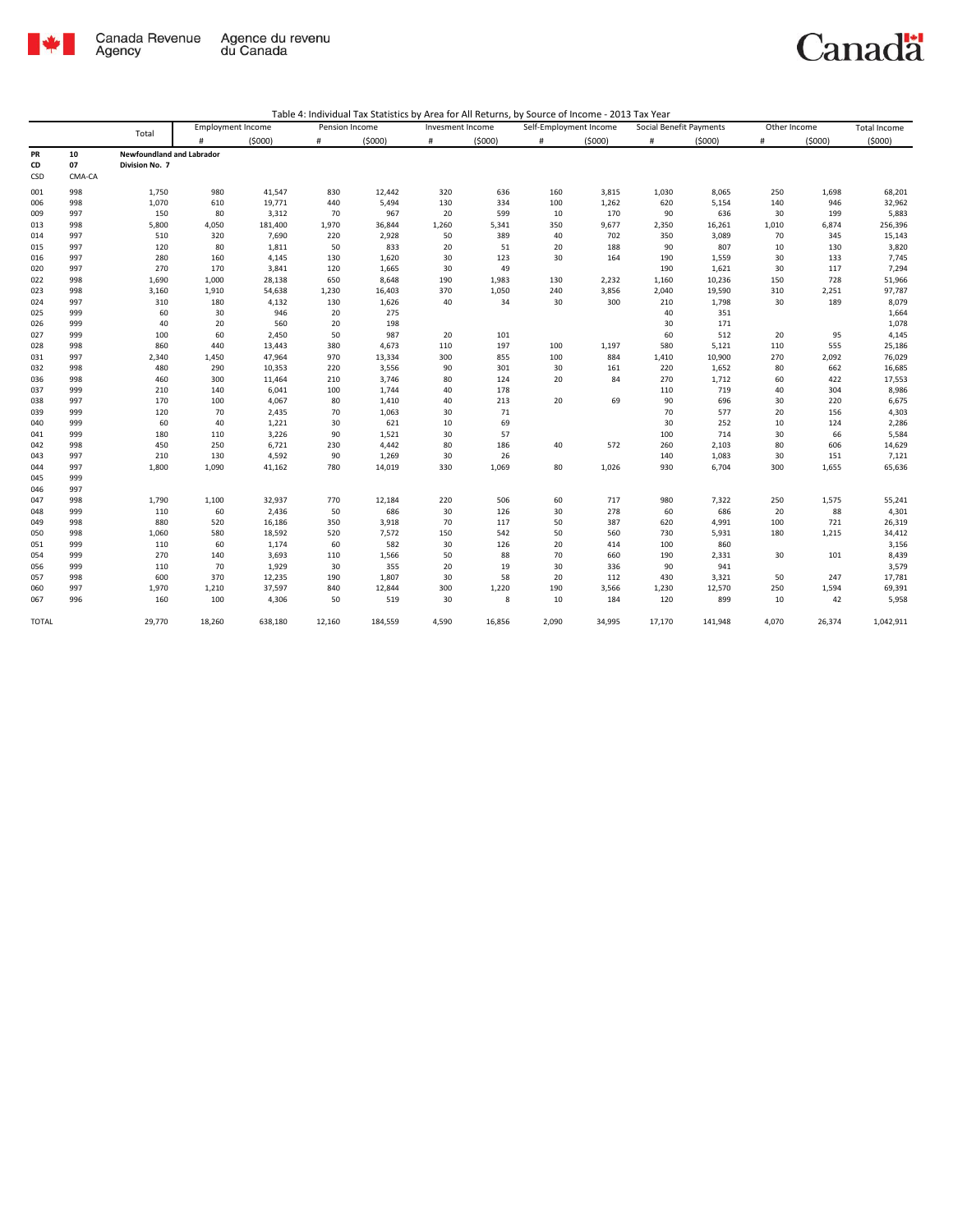

|  |  | Table 4: Individual Tax Statistics by Area for All Returns, by Source of Income - 2013 Tax Year |
|--|--|-------------------------------------------------------------------------------------------------|
|--|--|-------------------------------------------------------------------------------------------------|

| Total        |            |                                  | <b>Employment Income</b> |                | Pension Income |                |          | Invesment Income |          | Self-Employment Income |            | Social Benefit Payments |          | Other Income |                  |
|--------------|------------|----------------------------------|--------------------------|----------------|----------------|----------------|----------|------------------|----------|------------------------|------------|-------------------------|----------|--------------|------------------|
|              |            |                                  | #                        | (5000)         | $\#$           | (5000)         | #        | (5000)           | #        | (5000)                 | $\#$       | (5000)                  | #        | (5000)       | (5000)           |
| PR           | 10         | <b>Newfoundland and Labrador</b> |                          |                |                |                |          |                  |          |                        |            |                         |          |              |                  |
| CD           | 08         | Division No. 8                   |                          |                |                |                |          |                  |          |                        |            |                         |          |              |                  |
| CSD          | CMA-CA     |                                  |                          |                |                |                |          |                  |          |                        |            |                         |          |              |                  |
| 001          | 999        | 120                              | 80                       | 1,751          | 50             | 424            |          |                  | 10       | 76                     | 90         | 999                     |          |              | 3,277            |
| 004          | 998        | 450                              | 270                      | 9,288          | 190            | 3,025          | 90       | 496              | 70       | 963                    | 290        | 2,965                   | 50       | 600          | 17,336           |
| 006          | 997        | 930                              | 570                      | 15,798         | 370            | 4,479          | 100      | 233              | 110      | 920                    | 670        | 6,568                   | 70       | 503          | 28,500           |
| 008          | 997        | 2,310                            | 1,330                    | 41,138         | 930            | 11,292         | 220      | 229              | 80       | 538                    | 1,590      | 13,638                  | 240      | 1,546        | 68,382           |
| 011          | 997        | 950                              | 560                      | 15,971         | 380            | 4,816          | 80       | 73               | 40       | 218                    | 630        | 5,576                   | 90       | 718          | 27,373           |
| 020          | 998        | 350                              | 200                      | 4,895          | 140            | 1,461          | 40       | 27               | 50       | 842                    | 270        | 2,745                   | 30       | 143          | 10,112           |
| 021          | 998        | 570                              | 370                      | 10,353         | 220            | 3,452          | 100      | 638              | 80       | 2,042                  | 340        | 3,196                   | 60       | 333          | 20,013           |
| 022          | 998        | 600                              | 340                      | 8,358          | 230            | 2,760          | 70       | 312              | 90       | 1,720                  | 410        | 3,958                   | 40       | 238          | 17,346           |
| 023          | 997        | 190                              | 130                      | 4,198          | 90             | 1,357          | 30       | 507              | 20       | 233                    | 110        | 930                     | 30       | 256          | 7,480            |
| 024          | 997        | 220                              | 120                      | 2,533          | 120            | 1,235          | 40       | 53               | 40       | 187                    | 170        | 1,483                   | 30       | 150          | 5,642            |
| 025          | 998        | 340                              | 210                      | 5,557          | 110            | 1,018          | 40       | 167              | 90       | 1,912                  | 260        | 2,715                   | 40       | 196          | 11,564           |
| 026          | 999        | 180                              | 110                      | 3,637          | 80             | 1,088          | 50       | 59               | 20       | 227                    | 110        | 899                     | 30       | 77           | 5,987            |
| 029          | 999        | 190                              | 90                       | 3,259          | 100            | 1,260          | 30       | 96               | 20       | 303                    | 120        | 852                     | 30       | 74           | 5,844            |
| 031          | 998        | 1,830                            | 1,000                    | 25,123         | 740            | 8,283          | 230      | 421              | 180      | 1,893                  | 1,340      | 11,442                  | 180      | 884          | 48,046           |
| 033          | 998        | 800                              | 420                      | 11,879         | 310            | 3,946          | 110      | 471              | 120      | 928                    | 560        | 4,947                   | 100      | 313          | 22,483           |
| 035          | 998        | 2,010                            | 1,100                    | 34,084         | 950            | 13,994         | 400      | 884              | 200      | 2,416                  | 1,250      | 9,935                   | 250      | 1,731        | 63,044           |
| 036          | 997        | 390                              | 200                      | 5,697          | 200            | 2,591          | 70       | 176              | 20       | 173                    | 240        | 1,980                   | 70       | 397          | 11,014           |
| 037<br>038   | 997<br>997 | 450<br>480                       | 270<br>320               | 9,754<br>9,387 | 190<br>170     | 2,683          | 60<br>60 | 179<br>44        | 20<br>20 | 70<br>33               | 250<br>310 | 1,907                   | 70<br>70 | 280<br>332   | 14,872           |
| 039          | 997        | 370                              | 230                      | 5,222          | 160            | 2,148<br>2,060 | 40       | 44               | 20       | 413                    | 260        | 2,522<br>2,246          | 30       | 220          | 14,465<br>10,206 |
| 040          | 999        | 240                              | 150                      | 4,402          | 110            | 1,059          | 40       | 130              | 10       | 110                    | 160        | 1,169                   | 30       | 168          | 7,038            |
| 042          | 997        | 740                              | 410                      | 16,260         | 370            | 6,564          | 160      | 1,495            | 30       | 440                    | 350        | 2,465                   | 130      | 670          | 27,894           |
| 043          | 998        | 560                              | 330                      | 9,431          | 250            | 3,145          | 70       | 119              | 10       | 213                    | 320        | 2,438                   | 90       | 376          | 15,723           |
| 044          | 997        | 3,060                            | 1,770                    | 67,246         | 1,400          | 24,826         | 630      | 3,354            | 170      | 3,524                  | 1,450      | 9,750                   | 510      | 3,135        | 111,834          |
| 045          | 999        | 220                              | 130                      | 3,558          | 100            | 1,123          | 20       | 12               |          |                        | 140        | 1,098                   | 20       | 70           | 5,862            |
| 046          | 998        | 460                              | 260                      | 7,748          | 190            | 2,784          | 40       | 100              | 20       | 168                    | 260        | 2,077                   | 60       | 519          | 13,395           |
| 047          | 999        | 110                              | 70                       | 1,535          | 60             | 731            | 20       | 29               |          |                        | 70         | 481                     | 20       | 108          | 2,884            |
| 048          | 997        | 250                              | 120                      | 3,312          | 100            | 873            | 40       | 43               | 50       | 267                    | 180        | 1,674                   | 30       | 372          | 6,541            |
| 049          | 997        | 560                              | 330                      | 9,799          | 250            | 3,804          | 70       | 437              | 20       | 297                    | 310        | 2,327                   | 80       | 433          | 17,097           |
| 053          | 997        | 270                              | 160                      | 5,074          | 110            | 1,312          | 30       | 18               | 10       | 150                    | 180        | 1,384                   | 30       | 187          | 8,124            |
| 054          | 997        | 860                              | 580                      | 24,029         | 300            | 3,563          | 180      | 657              | 60       | 336                    | 570        | 4,702                   | 140      | 879          | 34,166           |
| 055          | 997        | 160                              | 110                      | 3,810          | 60             | 624            | 30       | 37               | 10       | 186                    | 120        | 989                     | 20       | 108          | 5,753            |
| 056          | 997        | 190                              | 80                       | 2,804          | 90             | 1,156          | 20       | 8                | 40       | 372                    | 130        | 1,085                   | 20       | 49           | 5,474            |
| 058          | 997        | 430                              | 250                      | 8,444          | 190            | 3,195          | 70       | 318              | 20       | 445                    | 220        | 1,732                   | 70       | 597          | 14,732           |
| 059          | 997        | 430                              | 260                      | 8,278          | 170            | 1,971          | 30       | 325              | $10 -$   | 34                     | 290        | 2,310                   | 60       | 365          | 13,214           |
| 060          | 997        | 680                              | 390                      | 18,246         | 290            | 4,200          | 100      | 176              | 40       | 373                    | 410        | 3,200                   | 120      | 835          | 27,030           |
| 061          | 998        | 2,520                            | 1,410                    | 53,799         | 1,120          | 16,774         | 470      | 2,119            | 130      | 2,221                  | 1,350      | 9,543                   | 370      | 2,120        | 86,575           |
| 062          | 999        | 140                              | 70                       | 2,174          | 70             | 722            | 10       | 25               | 10       | 76                     | 80         | 642                     | 20       | 76           | 3,716            |
| 063          | 999        | 130                              | 70                       | 3,115          | 60             | 954            | 20       | 23               |          |                        | 70         | 577                     | 20       | 68           | 4,736            |
| 064<br>065   | 999        | 90<br>300                        | 40<br>150                | 983<br>4,169   | 60             | 953            | 20<br>40 | 22<br>165        | 10<br>20 | 77<br>33               | 60<br>200  | 415<br>1,645            | 10<br>40 | 45<br>311    | 2,496<br>8,500   |
| 066          | 997<br>999 | 120                              | 70                       | 2,009          | 160<br>50      | 2,178<br>722   | 20       | 109              | 10       | 778                    | 70         | 551                     | 20       | 104          | 4,273            |
| 067          | 997        | 160                              | 80                       | 2,142          | 70             | 578            | 20       | $\overline{7}$   | 60       | 585                    | 110        | 1,182                   | 20       | 136          | 4,630            |
| 069          | 998        | 580                              | 390                      | 14,926         | 210            | 2,932          | 70       | 1,877            | 30       | 255                    | 330        | 2,513                   | 90       | 558          | 23,062           |
| 070          | 999        | 80                               | 40                       | 542            | 30             | 363            | 10       | 73               | 40       | 1,144                  | 80         | 935                     |          |              | 3,056            |
| 071          | 999        | 430                              | 260                      | 7,479          | 130            | 1,313          | 20       | 16               | 20       | 201                    | 280        | 2,251                   | 40       | 154          | 11,413           |
| 072          | 997        | 400                              | 260                      | 6,895          | 120            | 1,458          | 40       | 394              | 30       | 536                    | 270        | 2,178                   | 30       | 116          | 11,576           |
| 074          | 999        | 250                              | 120                      | 2,270          | 80             | 881            | 30       | 73               | 70       | 597                    | 190        | 1,867                   | 30       | 154          | 5,842            |
| 075          | 997        | 240                              | 140                      | 4,575          | 110            | 1,004          | 20       | 14               | 20       | 250                    | 180        | 1,512                   | 20       | 109          | 7,465            |
| 076          | 999        | 740                              | 370                      | 10,587         | 300            | 3,758          | 110      | 310              | 210      | 3,071                  | 520        | 5,228                   | 80       | 426          | 23,380           |
| 077          | 997        | 150                              | 80                       | 2,672          | 60             | 573            | 10       | 17               | 30       | 258                    | 110        | 1,102                   | $10\,$   | 107          | 4,729            |
| 078          | 999        | 160                              | 70                       | 2,535          | 80             | 833            | 20       | 47               | 40       | 545                    | 110        | 966                     | 20       | 89           | 5,015            |
| 079          | 998        | 1,120                            | 730                      | 30,343         | 440            | 7,288          | 230      | 1,736            | 70       | 884                    | 520        | 3,625                   | 230      | 1,118        | 44,993           |
| 091          | 997        | 270                              | 150                      | 5,753          | 130            | 1,842          | 40       | 48               | 20       | 528                    | 170        | 1,074                   | 40       | 188          | 9,432            |
| 092          | 999        | 90                               | 60                       | 2,756          | 50             | 445            | $10\,$   | 49               |          |                        | 80         | 591                     | 20       | 136          | 3,977            |
| 093          | 999        | 170                              | 70                       | 1,975          | 90             | 1,116          | 10       | 16               | 20       | 86                     | 120        | 1,005                   | 20       | 106          | 4,305            |
| 095          | 997        | 270                              | 170                      | 6,865          | 80             | 925            | 30       | 20               | 40       | 359                    | 160        | 1,334                   | 30       | 119          | 9,622            |
| 096          | 999        | 170                              | 100                      | 3,368          | 80             | 862            | 20       | 19               | 20       | 143                    | 100        | 729                     | 20       | 102          | 5,223            |
| 098          | 997        | 120                              | 70                       | 1,284          | 50             | 616            | 20       | 148              | 20       | 94                     | 90         | 744                     | 10       | 125          | 3,012            |
| <b>TOTAL</b> |            | 31,660                           | 18.240                   | 595,072        | 13,350         | 183.393        | 4,700    | 19.689           | 2,730    | 36.063                 | 19,620     | 162,594                 | 4,090    | 24,366       | 1,021,181        |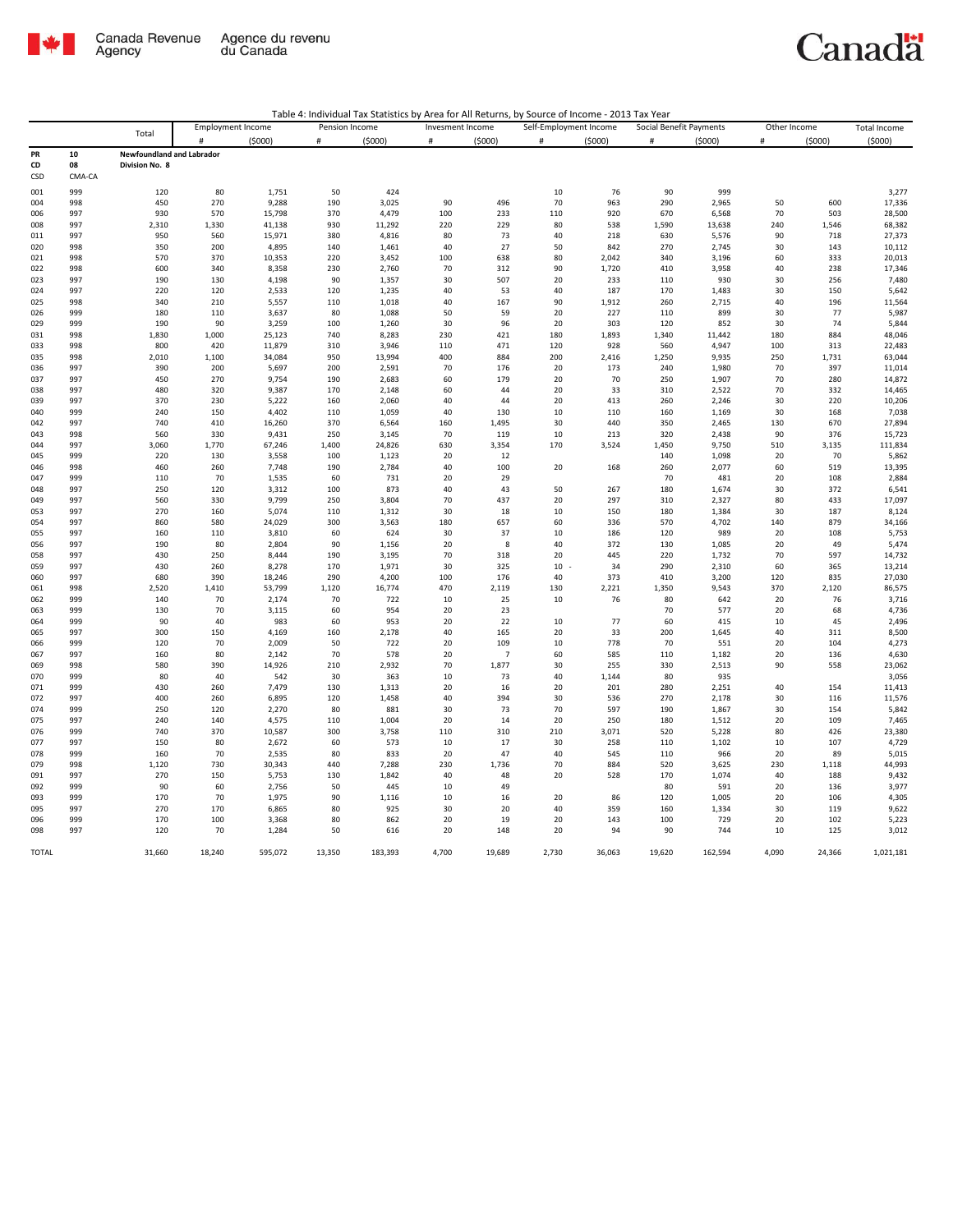

|              |        |                                  |       | <b>Employment Income</b> | Pension Income |        | Invesment Income |                |       | Self-Employment Income | Social Benefit Payments |        | Other Income |        | Total Income |
|--------------|--------|----------------------------------|-------|--------------------------|----------------|--------|------------------|----------------|-------|------------------------|-------------------------|--------|--------------|--------|--------------|
|              |        | Total                            | #     | (5000)                   | #              | (5000) | $\#$             | (5000)         | #     | (5000)                 | #                       | (5000) | $\#$         | (5000) | (5000)       |
| PR           | 10     | <b>Newfoundland and Labrador</b> |       |                          |                |        |                  |                |       |                        |                         |        |              |        |              |
| CD           | 09     | Division No. 9                   |       |                          |                |        |                  |                |       |                        |                         |        |              |        |              |
| CSD          | CMA-CA |                                  |       |                          |                |        |                  |                |       |                        |                         |        |              |        |              |
| 001          | 999    | 90                               | 50    | 969                      | 40             | 401    |                  |                |       |                        | 70                      | 671    |              |        | 2,348        |
| 004          | 999    | 470                              | 260   | 5,057                    | 210            | 2,146  | 50               | 68             | 50    | 823                    | 380                     | 3,578  | 40           | 159    | 11,831       |
| 007          | 997    | 810                              | 500   | 14,229                   | 340            | 4,326  | 110              | 1,105          | 70    | 700                    | 550                     | 4,788  | 80           | 477    | 25,624       |
| 008          | 997    | 170                              | 100   | 2,752                    | 70             | 842    | 30               | 129            | 40    | 656                    | 120                     | 1,186  | 30           | 99     | 5,663        |
| 009          | 999    | 110                              | 60    | 1,095                    | 80             | 1,685  | 30               | 173            |       |                        | 60                      | 547    | 20           | 193    | 3,694        |
| 010          | 998    | 490                              | 260   | 4,627                    | 170            | 1,845  | 40               | 26             | 70    | 432                    | 400                     | 3,727  | 40           | 376    | 11,033       |
| 011          | 998    | 250                              | 130   | 3,423                    | 140            | 2,216  | 50               | 78             | 20    | 190                    | 150                     | 1,170  | 30           | 290    | 7,367        |
| 012          | 998    | 590                              | 400   | 11,483                   | 260            | 4,733  | 120              | 850            | 40    | 431                    | 310                     | 2,477  | 90           | 628    | 20,601       |
| 013          | 997    | 830                              | 560   | 17,930                   | 340            | 5,752  | 140              | 594            | 80    | 765                    | 500                     | 4,495  | 140          | 706    | 30,242       |
| 015          | 997    | 220                              | 150   | 4,841                    | 100            | 1,433  | 40               | 19             | 30    | 88                     | 150                     | 1,259  | 30           | 235    | 7,876        |
| 016          | 999    | 380                              | 230   | 7,104                    | 180            | 2,710  | 60               | 155            | 30    | 79                     | 260                     | 2,251  | 60           | 267    | 12,566       |
| 017          | 999    | 400                              | 240   | 6,062                    | 150            | 1,812  | 30               | 104            | 30    | 173                    | 320                     | 2,803  | 30           | 132    | 11,087       |
| 018          | 999    | 300                              | 210   | 5,426                    | 110            | 1,197  | 30               | 32             | 20    | 18                     | 220                     | 1,868  | 40           | 141    | 8,683        |
| 019          | 998    | 600                              | 390   | 14,117                   | 220            | 2,912  | 90               | 204            | 70    | 712                    | 380                     | 3,642  | 100          | 351    | 21,938       |
| 020          | 999    | 220                              | 140   | 2,710                    | 80             | 616    | 10               | 189            | 20    | 72                     | 180                     | 1,599  | 10           | 93     | 5,279        |
| 021          | 998    | 2,240                            | 1,450 | 42,786                   | 830            | 9,506  | 360              | 969            | 360   | 3,605                  | 1,700                   | 17,076 | 340          | 1,280  | 75,222       |
| 022          | 998    | 740                              | 510   | 13,784                   | 260            | 2,975  | 140              | 605            | 110   | 1,833                  | 530                     | 5,733  | 110          | 479    | 25,409       |
| 023          | 999    | 260                              | 170   | 7,180                    | 80             | 933    | 60               | 242            | 40    | 1,153                  | 190                     | 2,134  | 40           | 112    | 11,754       |
| 024          | 998    | 450                              | 260   | 10,479                   | 220            | 2,950  | 70               | 224            | 40    | 439                    | 290                     | 2,291  | 60           | 298    | 16,681       |
| 026          | 997    |                                  |       |                          |                |        |                  |                |       |                        |                         |        |              |        |              |
| 028          | 998    | 240                              | 140   | 2,733                    | 120            | 1,394  | 20               | 55             | 20    | 420                    | 180                     | 1,568  | 20           | 258    | 6,428        |
| 029          | 998    | 1,970                            | 1,350 | 51,422                   | 730            | 12,848 | 300              | 722            | 170   | 4,066                  | 910                     | 7,433  | 280          | 1,502  | 77,994       |
| 030          | 997    | 240                              | 140   | 3,222                    | 130            | 2,168  | 50               | 123            | 10    | 77                     | 160                     | 1,199  | 30           | 128    | 6,917        |
| 031          | 997    | 700                              | 450   | 13,841                   | 290            | 4,187  | 120              | 566            | 70    | 1,941                  | 440                     | 3,812  | 70           | 474    | 24,820       |
| 032          | 998    | 560                              | 350   | 9,091                    | 200            | 1,913  | 60               | 40             | 70    | 1,990                  | 390                     | 3,612  | 60           | 184    | 16,831       |
| 034          | 999    | 70                               | 40    | 1,238                    | 30             | 408    | 10               | 174            | 10    | 268                    | 60                      | 523    |              |        | 2,612        |
| 035          | 999    | 190                              | 110   | 3,159                    | 90             | 1,012  | 10               | $\overline{4}$ | 20    | 441                    | 130                     | 1,122  | 20           | 91     | 5,830        |
| 037          | 999    | 20                               |       |                          | 20             | 234    |                  |                |       |                        | 10                      | 98     |              |        | 389          |
| 039          | 999    | 200                              | 140   | 5,699                    | 90             | 1,622  | 40               | 122            | 10    | 340                    | 80                      | 774    | 30           | 156    | 8,713        |
| 041          | 999    | 70                               | 50    | 948                      | 30             | 442    | 20               | 178            | 10    | 33                     | 60                      | 639    |              |        | 2,239        |
| 042          | 999    | 60                               | 40    | 778                      | 40             | 653    | 10               | 20             |       |                        | 40                      | 279    | 20           | 92     | 1,822        |
| 047          | 999    | 40                               | 20    | 379                      | 10             | 65     |                  |                | 20    | 95                     | 40                      | 455    |              |        | 1,050        |
| 048          | 999    | 200                              | 140   | 4,445                    | 70             | 914    | 30               | 42             | 30    | 52                     | 150                     | 1,388  | 30           | 88     | 6,929        |
| <b>TOTAL</b> |        | 14,180                           | 9,010 | 273,091                  | 5,720          | 78,854 | 2,140            | 7,863          | 1.570 | 22,190                 | 9,420                   | 86,195 | 1.880        | 9.455  | 477,598      |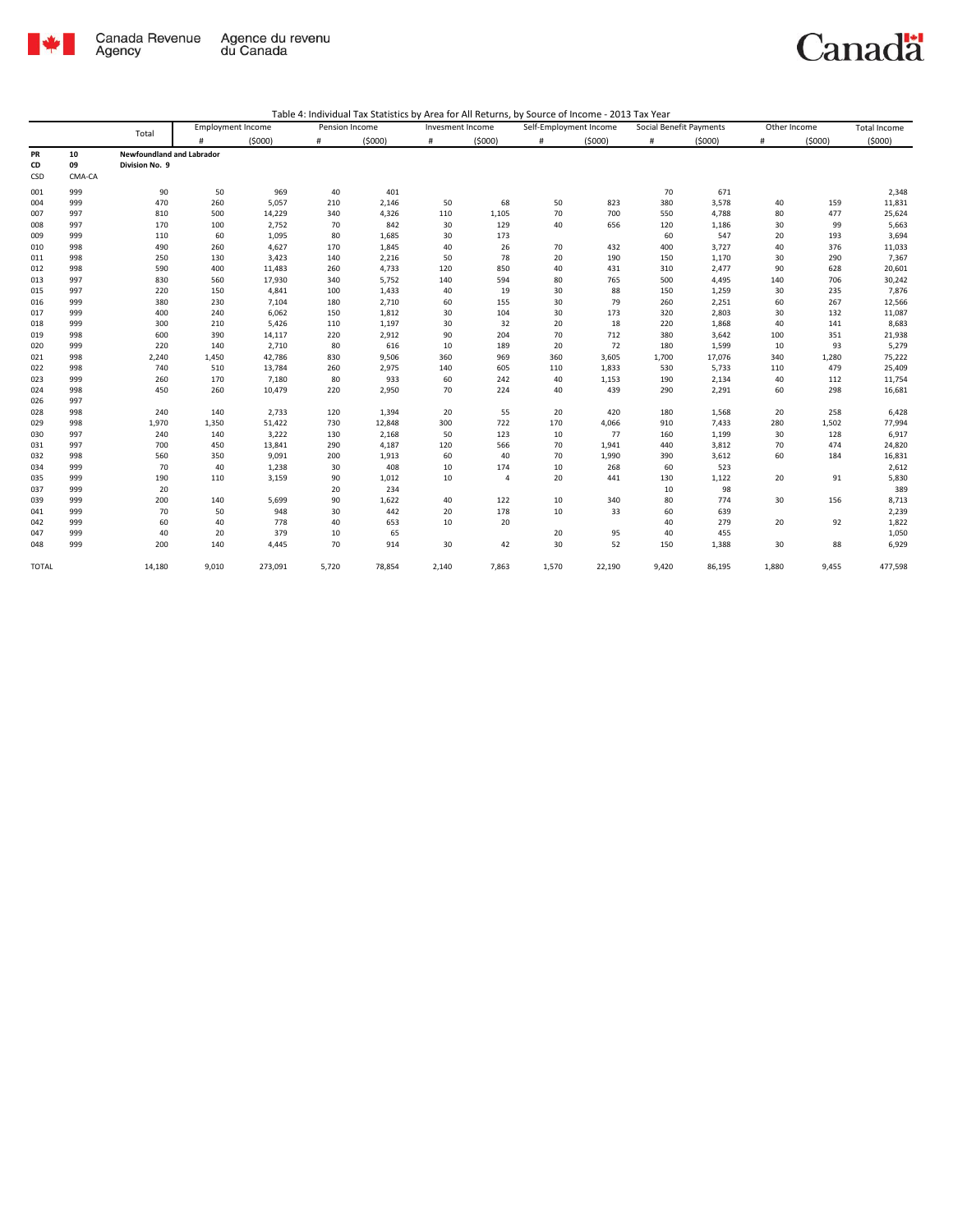

|              |        | Total                            | <b>Employment Income</b> |         |       | Pension Income |       | Invesment Income | Self-Employment Income |        | Social Benefit Payments |        | Other Income |        | <b>Total Income</b> |
|--------------|--------|----------------------------------|--------------------------|---------|-------|----------------|-------|------------------|------------------------|--------|-------------------------|--------|--------------|--------|---------------------|
|              |        |                                  |                          | (5000)  | #     | (5000)         | #     | (5000)           | #                      | (5000) | #                       | (5000) | #            | (5000) | (5000)              |
| <b>PR</b>    | 10     | <b>Newfoundland and Labrador</b> |                          |         |       |                |       |                  |                        |        |                         |        |              |        |                     |
| CD           | 10     | Division No. 10                  |                          |         |       |                |       |                  |                        |        |                         |        |              |        |                     |
| CSD          | CMA-CA |                                  |                          |         |       |                |       |                  |                        |        |                         |        |              |        |                     |
| 002          | 998    | 500                              | 350                      | 15,103  | 160   | 1,816          | 120   | 361              | 70                     | 1,484  | 280                     | 2,562  | 60           | 290    | 21,615              |
| 003          | 997    | 170                              | 110                      | 3,369   | 70    | 926            | 30    | 16               | 10                     | 175    | 110                     | 981    | 10           | 73     | 5,541               |
| 004          | 999    | 200                              | 150                      | 4,961   | 60    | 744            | 50    | 101              | 10                     | 354    | 100                     | 942    | 40           | 158    | 7,260               |
| 005          | 999    | 350                              | 240                      | 8,774   | 150   | 1,902          | 70    | 357              | 30                     | 373    | 190                     | 1,483  | 40           | 218    | 13,108              |
| 006          | 999    | 230                              | 140                      | 3,801   | 90    | 929            | 30    | 86               | 40                     | 1,651  | 150                     | 1,550  | 20           | 105    | 8,122               |
| 008          | 998    | 230                              | 140                      | 3,070   | 70    | 572            | 40    | 19               | 50                     | 1,099  | 180                     | 1,663  | 20           | 62     | 6,487               |
| 009          | 998    | 360                              | 250                      | 6,704   | 100   | 878            | 70    | 86               | 60                     | 952    | 250                     | 2,349  | 30           | 287    | 11,258              |
| 010          | 999    | 170                              | 100                      | 2,375   | 70    | 781            | 30    | 83               | 40                     | 1,134  | 120                     | 1,133  | 30           | 189    | 5,694               |
| 011          | 998    | 290                              | 200                      | 5,720   | 90    | 989            | 60    | 385              | 50                     | 1,449  | 190                     | 1,815  | 30           | 283    | 10,641              |
| 012          | 999    | 410                              | 280                      | 7,192   | 120   | 1,203          | 40    | 300              | 60                     | 1,105  | 280                     | 2,999  | 40           | 239    | 13,039              |
| 013          | 998    | 320                              | 220                      | 5,912   | 80    | 694            | 60    | 60               | 90                     | 1,704  | 240                     | 2,738  | 20           | 104    | 11,214              |
| 020          | 999    | 30                               | 20                       | 616     | 10    | 158            |       |                  |                        |        | 10                      | 59     |              |        | 855                 |
| 022          | 999    | 1,120                            | 880                      | 23,182  | 230   | 3,611          | 110   | 701              | 40                     | 212    | 430                     | 2,436  | 200          | 1,173  | 31,316              |
| 025          | 998    | 6,260                            | 5,180                    | 266,221 | 1,460 | 26,471         | 1,150 | 7,429            | 330                    | 3,578  | 1,900                   | 13,419 | 1,260        | 5,814  | 322,932             |
| 029          | 999    | 520                              | 490                      | 36,301  | 30    | 438            | 130   | 331              | 20                     | 159    | 130                     | 760    | 90           | 410    | 38,399              |
| 032          | 998    | 5,870                            | 5,230                    | 353,609 | 1,230 | 26,868         | 1,160 | 8,537            | 200                    | 5,092  | 1,410                   | 9,464  | 1,120        | 7,445  | 411,016             |
| 034          | 998    | 1,520                            | 1,350                    | 95,249  | 320   | 7,288          | 320   | 2,949            | 50                     | 1,194  | 330                     | 2,386  | 280          | 1,912  | 110,977             |
| 801          | 999    | 390                              | 350                      | 3,104   | 30    | 265            |       |                  |                        |        | 160                     | 506    | 20           | 50     | 3,939               |
| 802          | 998    |                                  |                          |         |       |                |       |                  |                        |        |                         |        |              |        |                     |
| <b>TOTAL</b> |        | 18,930                           | 15,690                   | 845,265 | 4,350 | 76,535         | 3,480 | 21,821           | 1,140                  | 21,723 | 6,460                   | 49,247 | 3,300        | 18,821 | 1,033,413           |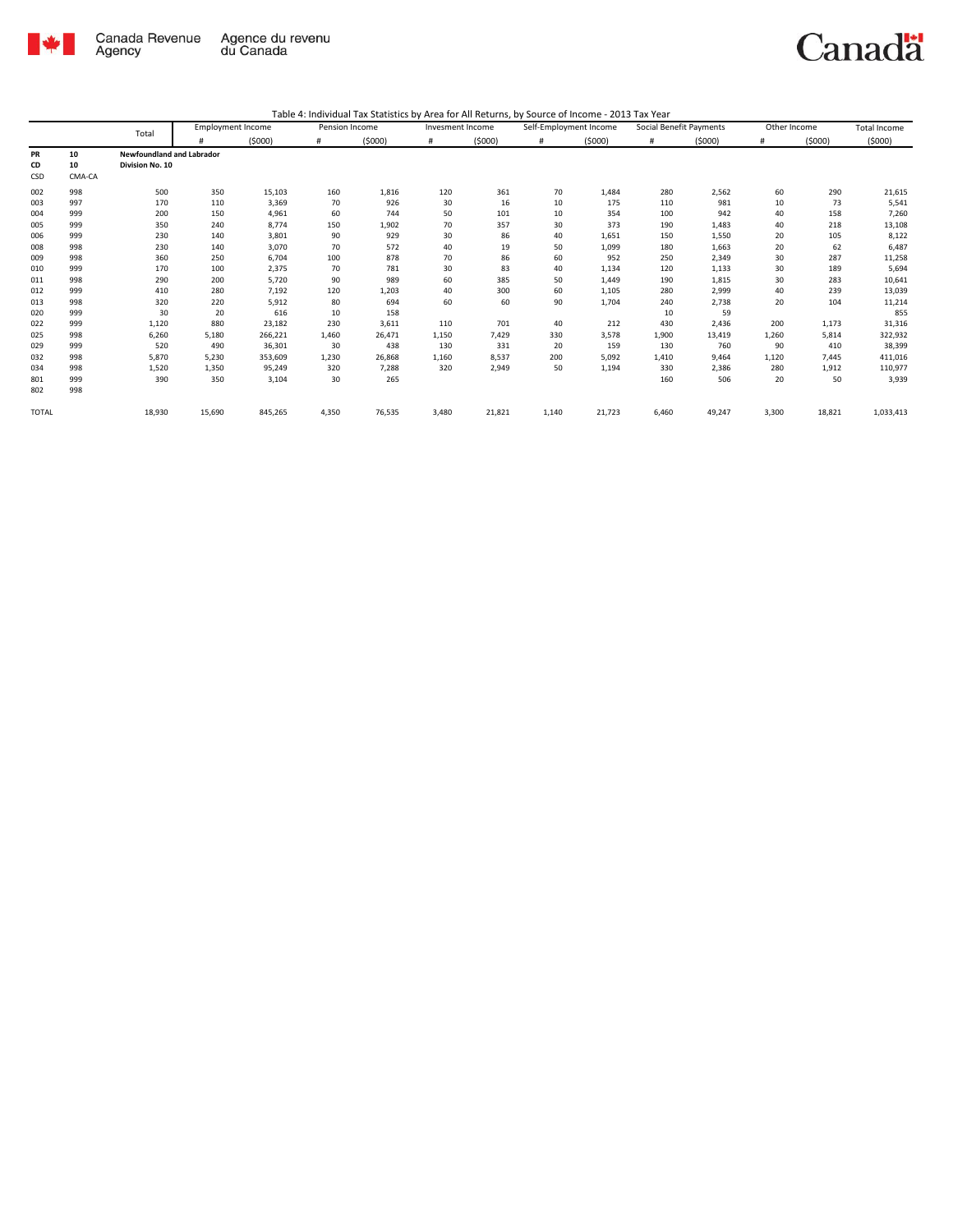

Canada Revenue<br>Agency Agence du revenu<br>du Canada

### Canadä

|              |        |                                  | <b>Employment Income</b><br>Total |        |     | Pension Income |     | Invesment Income |    | Self-Employment Income |     | Social Benefit Payments | Other Income |        | Total Income |
|--------------|--------|----------------------------------|-----------------------------------|--------|-----|----------------|-----|------------------|----|------------------------|-----|-------------------------|--------------|--------|--------------|
|              |        |                                  |                                   | (5000) | #   | (5000)         |     | (5000)           | #  | (5000)                 |     | (5000)                  |              | (5000) | (5000)       |
| PR           | 10     | <b>Newfoundland and Labrador</b> |                                   |        |     |                |     |                  |    |                        |     |                         |              |        |              |
| CD           | 11     | Division No. 11                  |                                   |        |     |                |     |                  |    |                        |     |                         |              |        |              |
| CSD          | CMA-CA |                                  |                                   |        |     |                |     |                  |    |                        |     |                         |              |        |              |
| 010          | 998    | 230                              | 190                               | 5,074  | 60  | 710            | 20  | 15               | 10 | 140                    | 140 | 1,191                   | 40           | 160    | 7,290        |
| 015          | 999    | 130                              | 100                               | 3,270  | 40  | 397            |     |                  |    |                        | 90  | 701                     | 20           | 68     | 4,475        |
| 020          | 999    | 250                              | 210                               | 6,825  | 50  | 556            | 20  | 86               | 20 | 180                    | 150 | 1,391                   | 30           | 97     | 9,135        |
| 030          | 999    | 380                              | 280                               | 8,868  | 60  | 487            | 20  | 89               | 10 | 151                    | 210 | 1,603                   | 50           | 369    | 11,567       |
| 035          | 999    | 730                              | 530                               | 18,930 | 120 | 1,231          | 40  | 138              | 20 | 242                    | 370 | 2,884                   | 90           | 525    | 23,951       |
| <b>TOTAL</b> |        | 1,730                            | 1,310                             | 42,967 | 320 | 3,381          | 100 | 328              | 60 | 714                    | 950 | 7.770                   | 220          | 1,219  | 56,418       |